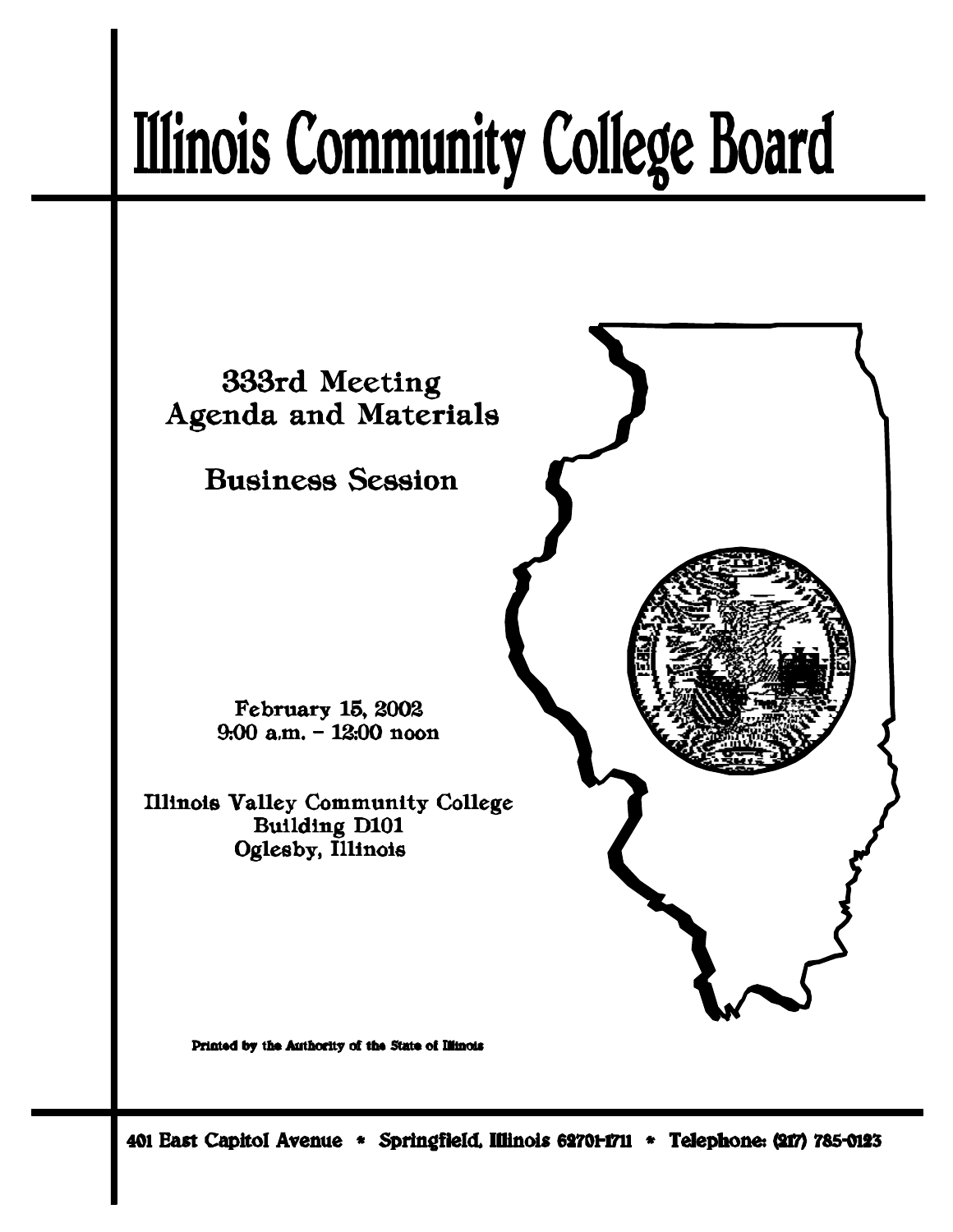Agenda 333rd Meeting of the Illinois Community College Board Business Session Illinois Valley Community College Building D101 Oglesby, Illinois

> February 15, 2002 9:00 a.m. - 12:00 noon

> > Page

| 1. |                          | Roll Call and Declaration of Quorum                                                                                         |           |  |  |  |  |
|----|--------------------------|-----------------------------------------------------------------------------------------------------------------------------|-----------|--|--|--|--|
| 2. |                          | Announcements and Remarks by Edward T. Duffy, Chair                                                                         |           |  |  |  |  |
| 3. |                          | Remarks by Dr. Jean Goodnow, President<br><b>Illinois Valley Community College</b>                                          |           |  |  |  |  |
| 4. | <b>Committee Reports</b> |                                                                                                                             |           |  |  |  |  |
|    | 4.1<br>4.2<br>4.3        | <b>Adult Education Transition Committee</b><br><b>Funding Equity Study Committee</b><br><b>Budget and Finance Committee</b> |           |  |  |  |  |
| 5. |                          | <b>Board Liaison Report</b>                                                                                                 |           |  |  |  |  |
|    | 5.1                      | Leadership and Core Values Conference                                                                                       |           |  |  |  |  |
| 6. |                          | President/CEO Report                                                                                                        |           |  |  |  |  |
| 7. |                          | <b>Consent Agenda</b>                                                                                                       |           |  |  |  |  |
|    | 7.1                      | Minutes of the January 18, 2002, ICCB Meeting<br>(Work Session)                                                             | $1 - 5$   |  |  |  |  |
|    | 7.2                      | New Units of Instruction                                                                                                    | $6 - 10$  |  |  |  |  |
|    | 7.3                      | Support of Resolution for Study of High                                                                                     |           |  |  |  |  |
|    |                          | <b>School Graduation Requirements</b>                                                                                       | $11 - 12$ |  |  |  |  |
|    | 7.4                      | Extension of Courses and Curriculum Out of State                                                                            | $13 - 14$ |  |  |  |  |
| 8. |                          | <b>Adult Education Advisory Council</b>                                                                                     |           |  |  |  |  |

#### **10:15 - 10:30 a.m. - Break**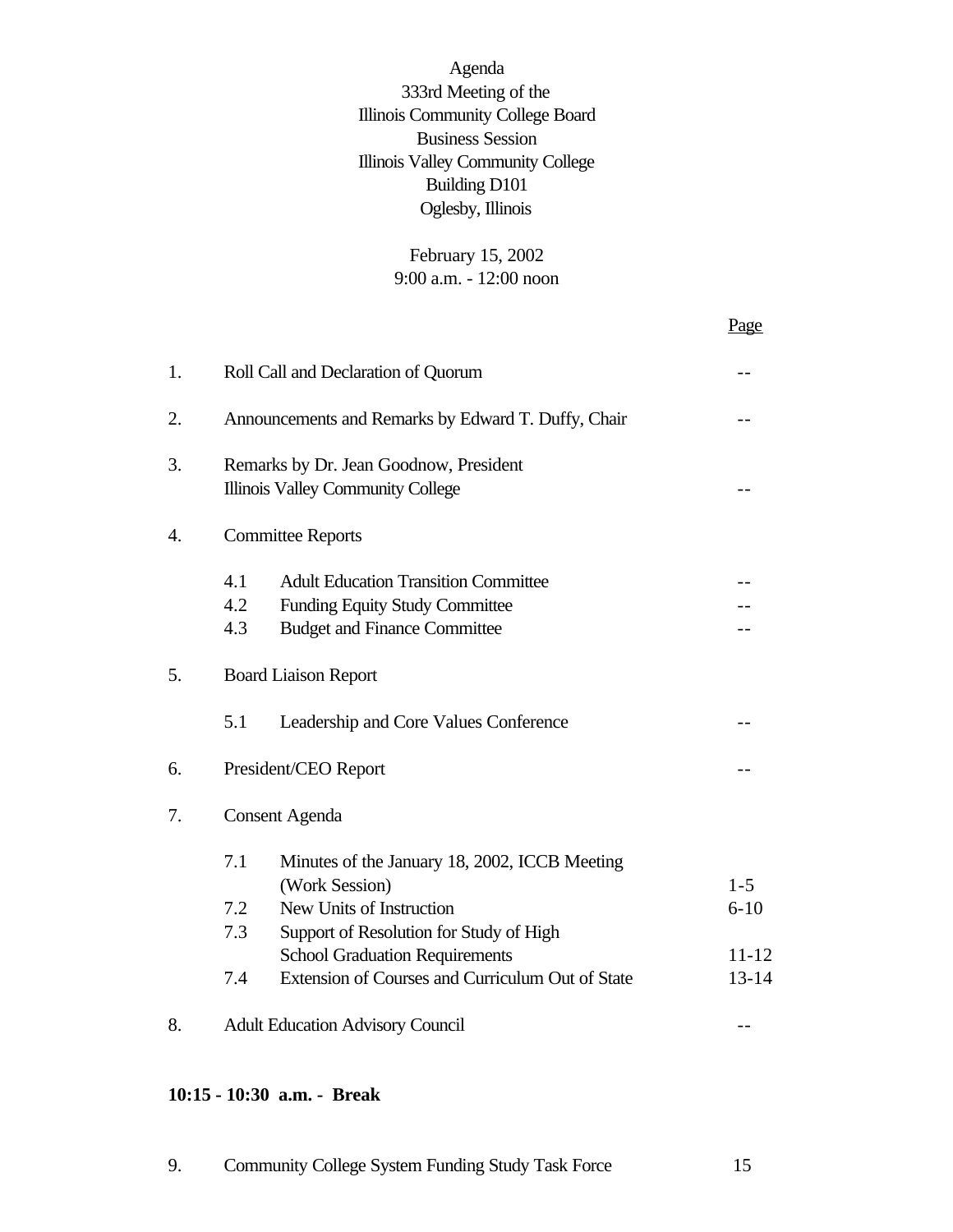# Agenda 333rd Meeting of the Illinois Community College Board

|     |                          |                                                                                        | <u>Page</u> |  |
|-----|--------------------------|----------------------------------------------------------------------------------------|-------------|--|
| 10. |                          | Legislative Update                                                                     |             |  |
|     | 10.1                     | <b>State Legislative Report</b>                                                        | 16          |  |
|     | 10.2                     | <b>Federal Legislative Report</b>                                                      | 17          |  |
| 11. |                          | <b>Advisory Organizations</b>                                                          |             |  |
|     | 11.1                     | <b>Presidents Council</b>                                                              |             |  |
|     | 11.2                     | Illinois Community College Faculty Association                                         |             |  |
|     | 11.3                     | <b>Student Advisory Committee</b>                                                      |             |  |
|     | 11.4                     | Illinois Community College Trustees Association                                        |             |  |
| 12. | <b>Information Items</b> |                                                                                        |             |  |
|     | 12.1                     | Summary of Capital Projects Approved by the<br>President/CEO During Calendar Year 2001 | 18-23       |  |
|     | 12.2                     | Fiscal Year 2002 Financial Statements                                                  |             |  |
|     |                          | (July 1, 2001 - January 31, 2002)                                                      |             |  |
|     | 12.3                     | Student Enrollments and Completions in the                                             |             |  |
|     |                          | Illinois Community College System —                                                    |             |  |
|     |                          | Fiscal Year 2001                                                                       | 24-29       |  |
| 13. | Other                    |                                                                                        |             |  |
| 14. |                          | Adjournment                                                                            |             |  |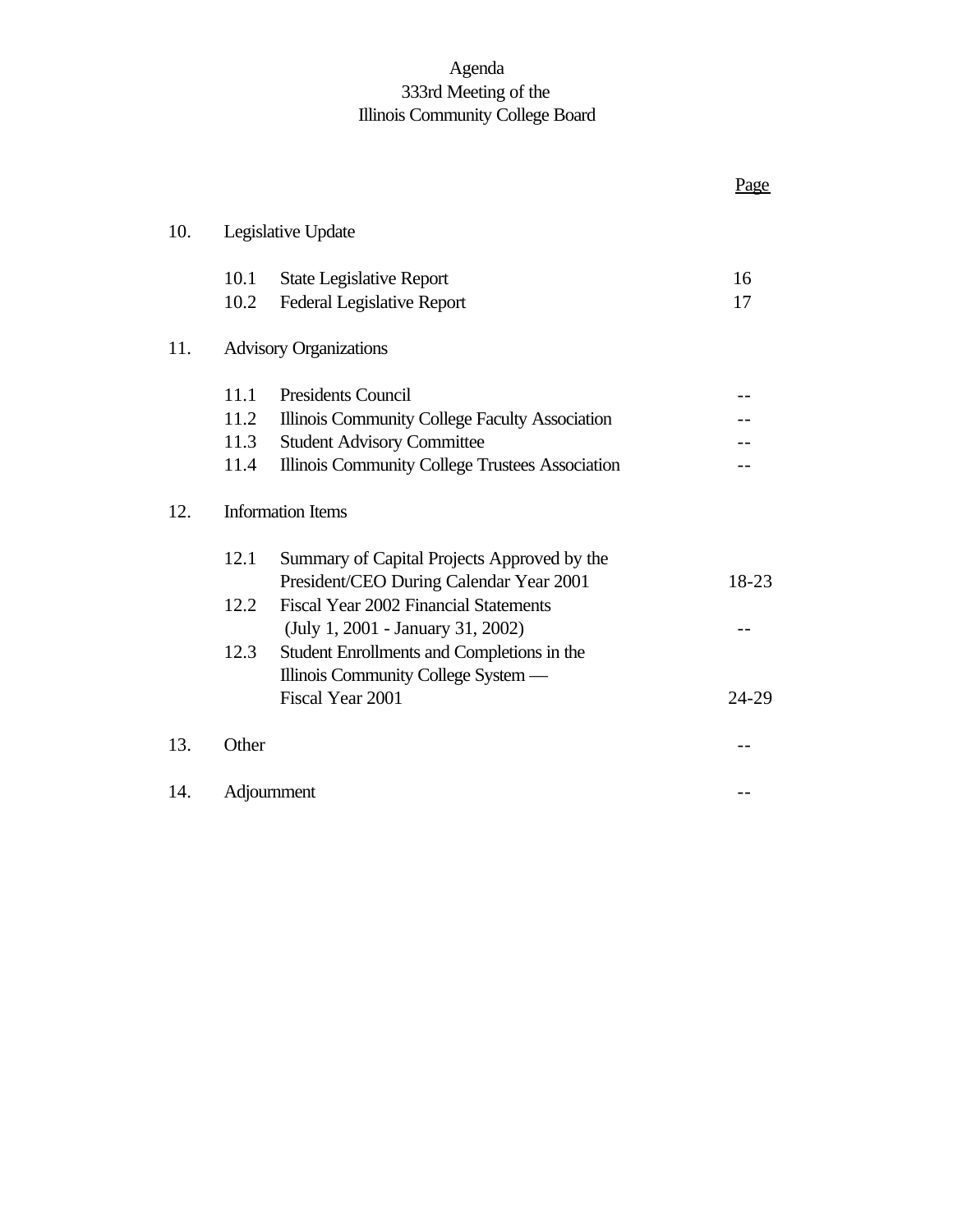#### UNAPPROVED

Minutes of the 332nd Meeting of the Illinois Community College Board Work Session January 18, 2002 James R. Thompson Center Conference Room 8-033 Chicago, Illinois

#### Item #1 - Roll Call and Declaration of Quorum

Chairman Duffy called the meeting to order at 9:00 a.m. Roll call was taken with the following members present: James Berkel, Edward Duffy, Inez Galvan, Laurna Godwin, Dawood Nagda, Martha Olsson, Gwendolyn Rogers, Lee Walker, and James Zerkle. Joseph Neely and Delores Ray were absent.

#### Item #2 - Announcements and Remarks by Chairman Edward T. Duffy

Chairman Duffy reported that the Governor has all the materials necessary for Board reappointments. He is anticipating the appointments will be brought before the Senate in February. The Governor is considering a candidate for the existing Board vacancy.

Interviews are being held forthe Executive Director positionat the Illinois Board ofHigher Education. Dr. Keith Sanders will retire on June 1, 2002.

The Chairman reported on the recent meeting of the Illinois Board of Higher Education's Part-time Faculty Committee. He serves as co-chair on this Committee.

#### Item #3 - Consent Agenda

Laurna Godwin made a motion to approve the following items, which was seconded by Inez Galvan:

#### Item #3.1 - Minutes of the October 26, 2001 Meeting

The Illinois Community College Board hereby approves the minutes of the October 26, 2001, meeting as recorded.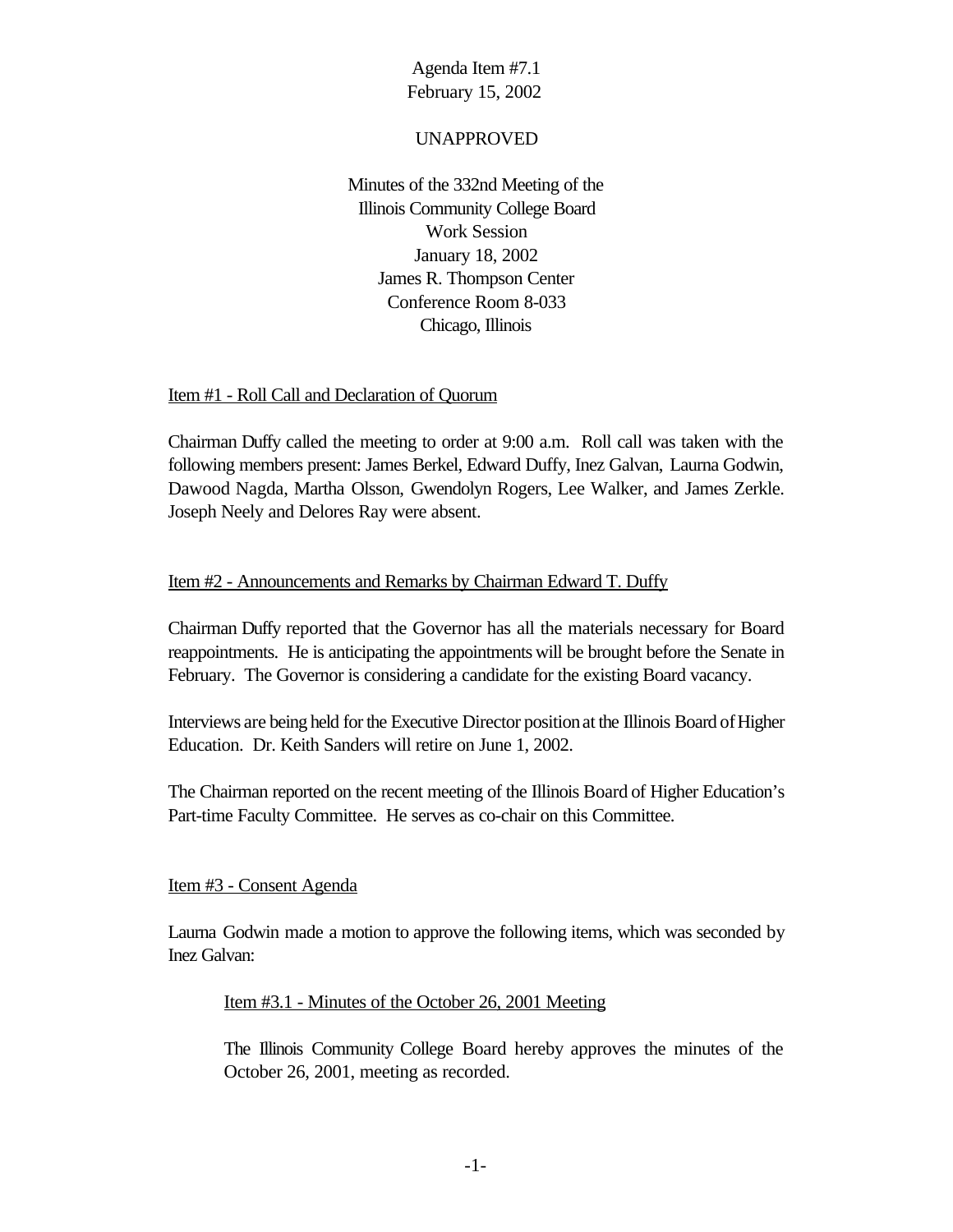#### Item #3.2 - Review of Executive Session Minutes

The Illinois Community College Board hereby determines that minutes of its executive session held on June 15, 2001, will remain confidential. All prior minutes of executive sessions have been made available for public inspection.

## Item #3.3 - Revised Calendar of Fiscal Year 2002 and Fiscal Year 2003 Illinois Community College Board Meetings

#### Fiscal Year 2002

| July 20, 2001           | (Subject to Call)                                      |
|-------------------------|--------------------------------------------------------|
| September 21            | 9:45 a.m. - Joliet Junior College, Joliet              |
| October 19              | 9:45 a.m. - ICCB Office, Lincoln Land Community        |
|                         | College, Springfield                                   |
| December 7              | (Subject to Call)                                      |
| <b>January 18, 2002</b> | 9:00 a.m. - ICCB Office, James R. Thompson Center,     |
|                         | Chicago (Work Session)                                 |
| February 15             | 9:00 a.m. - Illinois Valley Community College, Oglesby |
|                         | (Business Session)                                     |
| May 17                  | 9:00 a.m. - ICCB Office, James R. Thompson Center,     |
|                         | Chicago (Work Session)                                 |
| June 14                 | 9:00 a.m. - Crowne Plaza Hotel, Springfield (Business  |
|                         | Session)                                               |
| Fiscal Year 2003        |                                                        |
| July 19, 2002           | (Subject to Call)                                      |
| September 20            | 9:00 a.m. - ICCB Office, Lincoln Land Community        |
|                         | College, Springfield (Work Session)                    |
| October 18              | 9:00 a.m. - Oakton Community College, Des Plaines      |
|                         | (Business Session)                                     |
| December 6              | (Subject to Call)                                      |
| January 17, 2003        | 9:00 a.m. - ICCB Office, 401 E. Capitol, Springfield   |
|                         | (Work Session)                                         |
| February 21             | 9:00 a.m. - Black Hawk College, Moline (Business       |
|                         | Session)                                               |
| May 16                  | 9:00 a.m. - ICCB Office, James R. Thompson Center,     |
|                         | Chicago (Work Session)                                 |
| * June                  | 9:00 a.m. - (Day and Location are Undetermined)        |

\*June meetings of the Board are held in conjunction with the ICCTA and the Presidents Council.

(Business Session)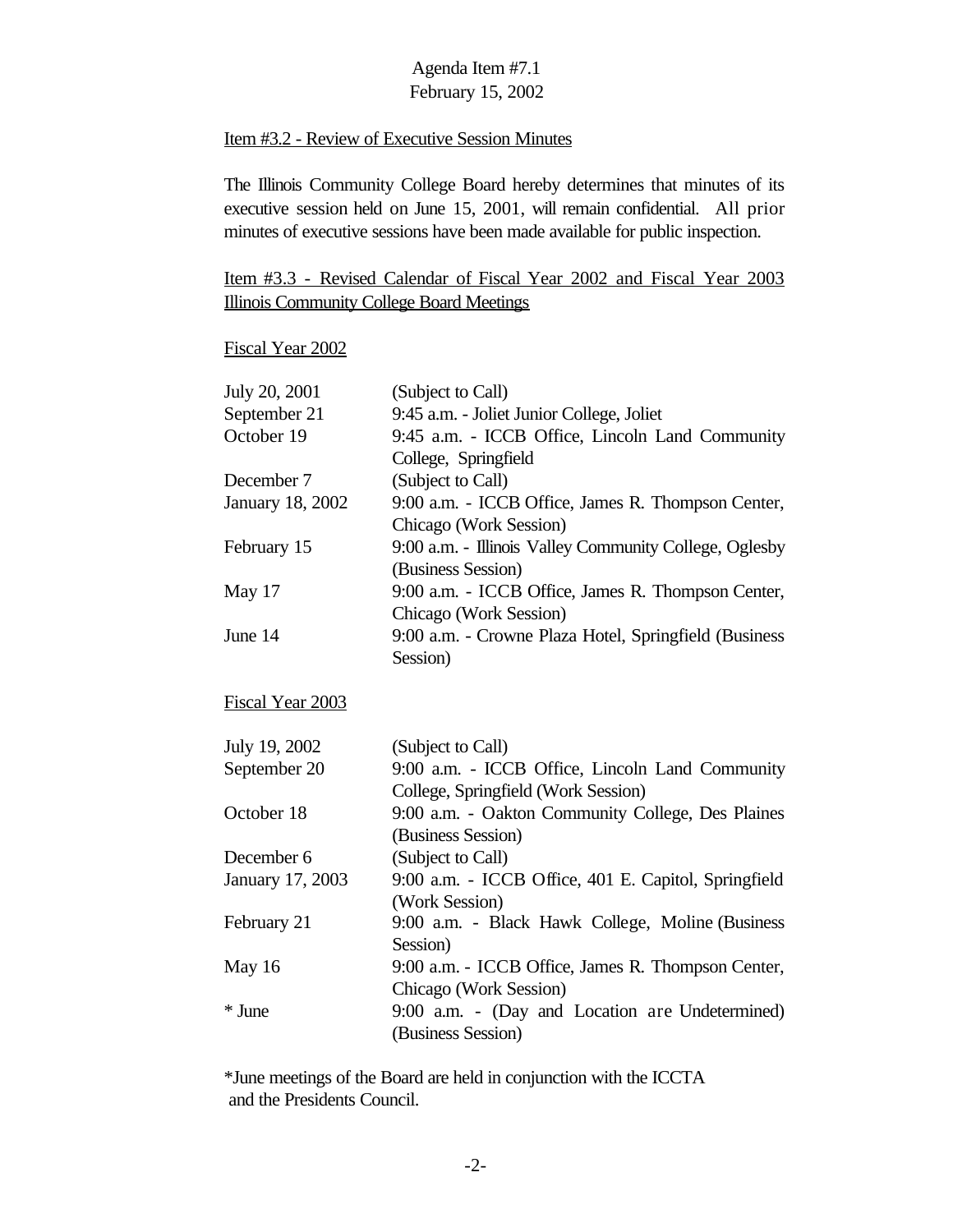#### Item #3.4 - New Units of Instruction

The Illinois Community College Board hereby approves the following new units of instruction for the community colleges listed below:

#### **PERMANENT PROGRAM APPROVAL**

#### Heartland Community College

< Electrician Apprenticeship A.A.S. degree - 66 semester credit hours

#### Illinois Central College

- < General Motors-Automotive Service Excellence A.A.S. degree -72 semester credit hours
- < Computer Programming A.A.S. degree 64 semester credit hours
- < Database Administration A.A.S. degree 64 semester credit hours
- < Web Technology A.A.S. degree 64 semester credit hours

#### Kankakee Community College

- < Construction Management A.A.S. degree 66 semester credit hours
- < Construction Management Certificate 37 semester credit hours

#### Kennedy-King College

- < Kennedy-KingCollege CulinaryArts A.A.S. degree 66 semester credit hours
- < Advanced Culinary Arts Certificate 45 semester credit hours

#### John A. Logan College

< Diagnostic Medical Sonography A.A.S. degree - 71 semester credit hours

#### Waubonsee Community College

< Construction Electrician A.A.S. degree - 69 semester credit hours

#### **TEMPORARY PROGRAM APPROVAL INFORMATION ITEM - BASIC CERTIFICATE APPROVAL**

Following is a list of basic certificates that have been approved on behalf of the Illinois Community College Board by the President/CEO since the last Board meeting:

- **•** Wilbur Wright College and Malcolm X College Psychiatric Rehabilitation Certificate (14 semester credit hours)
- Kennedy-King College Basis Culinary Arts Certificate (16 semester credit hours)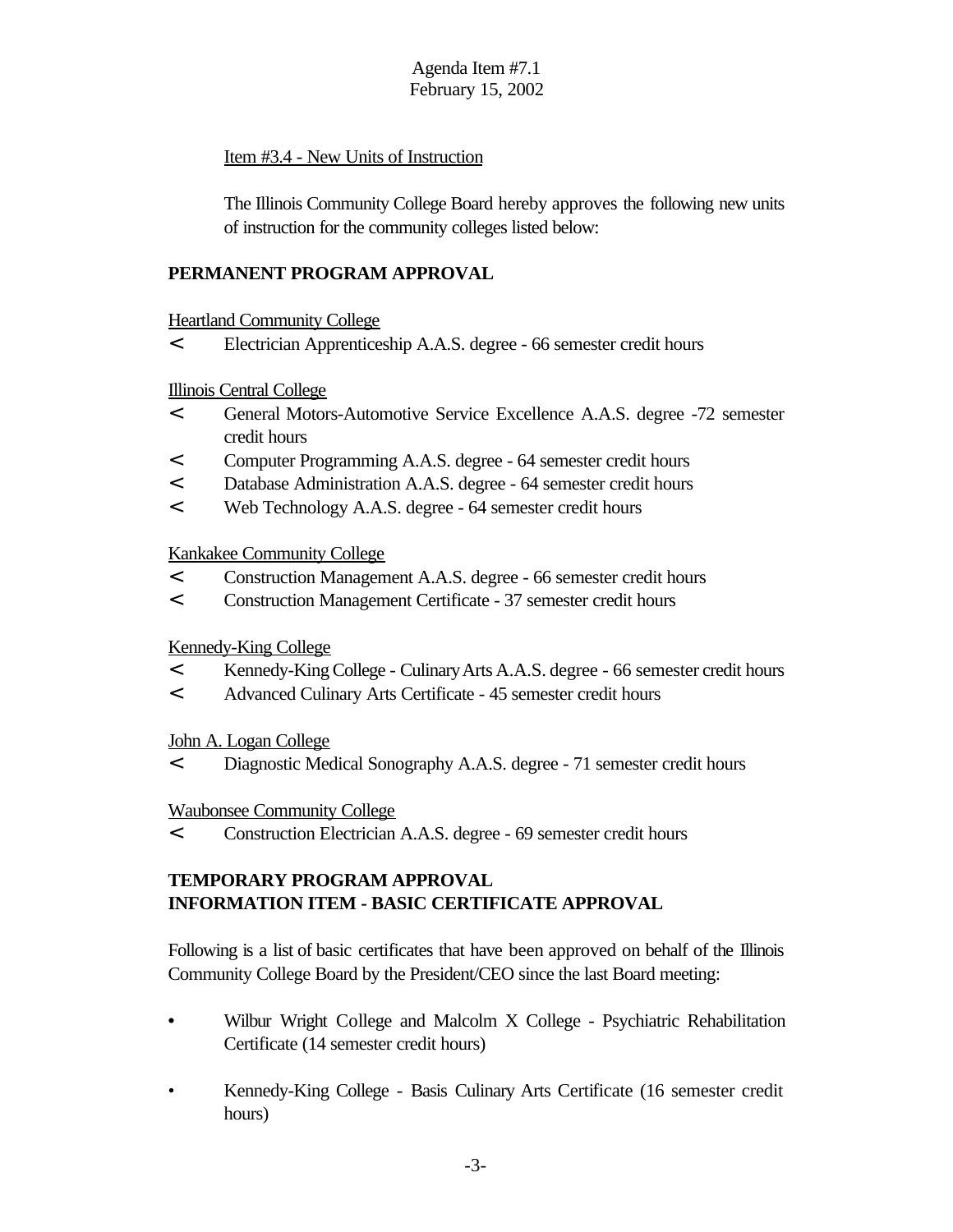#### Item #3.5 - Extension of Courses and Curricula Out of State

The Illinois CommunityCollege Boardherebyapprovesthe out-of-state extension of anAssociate inScience degree witha concentrationin Business Administration for Lake Land College to be offered online to students in Asia and the Pacific Rim.

Item #3.6 - Fiscal Year 2003 System Operating, Capital, Career and Technical Education, and Office Budget Recommendations

The Illinois Community College Board hereby authorizes its President/CEO to prepare an appropriations bill and any related substantive legislation for introduction in the General Assembly in the spring 2002 legislative session that reflects the amounts recommended by the Illinois Board of Higher Education for the community college and adult education systems as summarized in each budget recommendation and reappropriated fiscal year 2002 budget items, as may be necessary.

The motion was approved by unanimous voice vote. Student advisory vote: Yes.

At the Board's request, staff will seek invitations from community colleges in Southern Illinoisto hostIllinois CommunityCollege Board meetings. This request will be addressed in October 2003.

Joe Cipfl reported on the reinstatement of community college program offerings of vocational/occupational education in correctional centers. This reinstatement was announced by Steve Schnorf, Director of the Bureau of the Budget, and Don Snyder, Director of the Department of Corrections, at the January 11 meetings of the Presidents Council and the Illinois CommunityCollege Trustees Association. Dr. Cipfl commended Tom Ryder on his efforts toward this reinstatement. Baccalaureate programs were not reinstated; however, several community colleges are attempting to maintain those programs independently.

Dr. Cipfl reported on the recent news release which announced the joint relationship between Rock Valley College and Northern Illinois University to complete an NIU baccalaureate degree on Rock Valley's campus.

#### Item #4 - Work Session

The Board discussed teacher education in Illinois and the community college system's role in ensuring that there is a sufficient number of highly qualified teachers to meet the needs of the state. The Joint Education Committee, composed of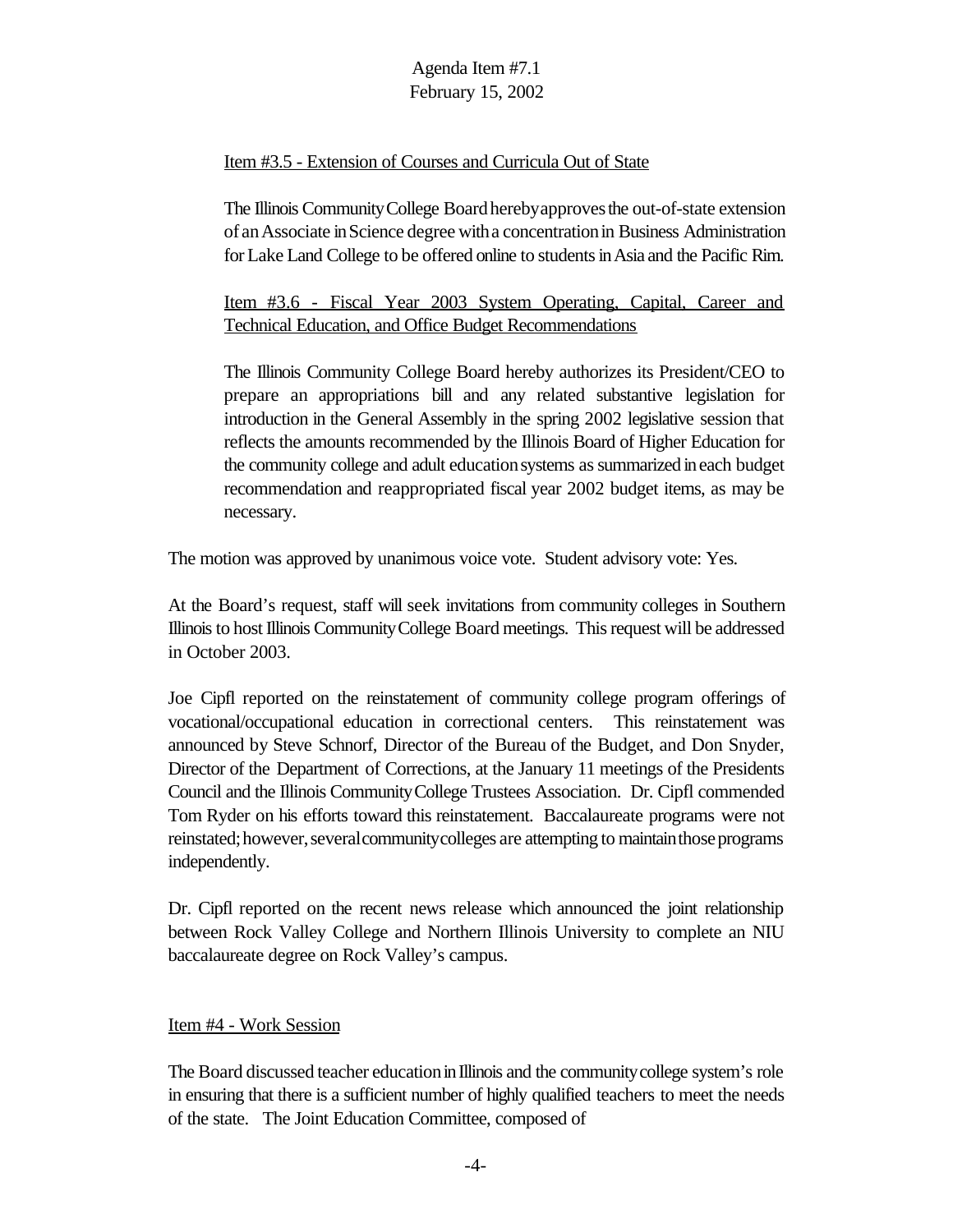representatives from the Illinois Community College Board, Illinois Board of Higher Education, the State Board of Education, and the Workforce Development Board, submitted a report to the General Assembly in October containing recommendations of actions to address issues in four areas: recruitment, preparation, retention, and professionaldevelopment. This report was used as the focus of the Governor's Education Summit in November. A set of recommendations has been produced from the summit. After review of these two sets of recommendations, the Board prioritized actions and made suggested additions to assist communitycollege delegates who will be attending the Governor's follow-up Summit on January 28.

In discussion of the role of community colleges, it was suggested that a model for community college/local school district partnerships in teacher preparation/education activities be distributed to the system.

Information items regarding the 2002 Illinois elections and the 2002 Illinois legislative session were discussed.

The Board discussed high school graduation requirements and agreed that it should consider officially supporting ways to enhance the rigor of the requirements to ensure students are adequately prepared for college and work.

Delivery and administration of GED examinations were discussed as they relate to the ICCB's role in administration of Adult Education and Literacy.

The issue of Adult Education Professional Instruction Standards was deferred to a later Board Work Session. However, it was noted that no standards currently exist and standards need to be set for adult education teachers.

Ways of improving the efficiency and effectiveness of ICCB meetings were discussed. Members expressed interest in providing input into policy studies prior to receiving final recommendations. Time limits were recommended for agenda items.

#### Item #5 - Adjournment

James Berkel made a motion, which was seconded by Gwendolyn Rogers, to adjourn the meeting at 3:00 p.m. The motion was approved by unanimous voice vote. Student advisory vote: Yes.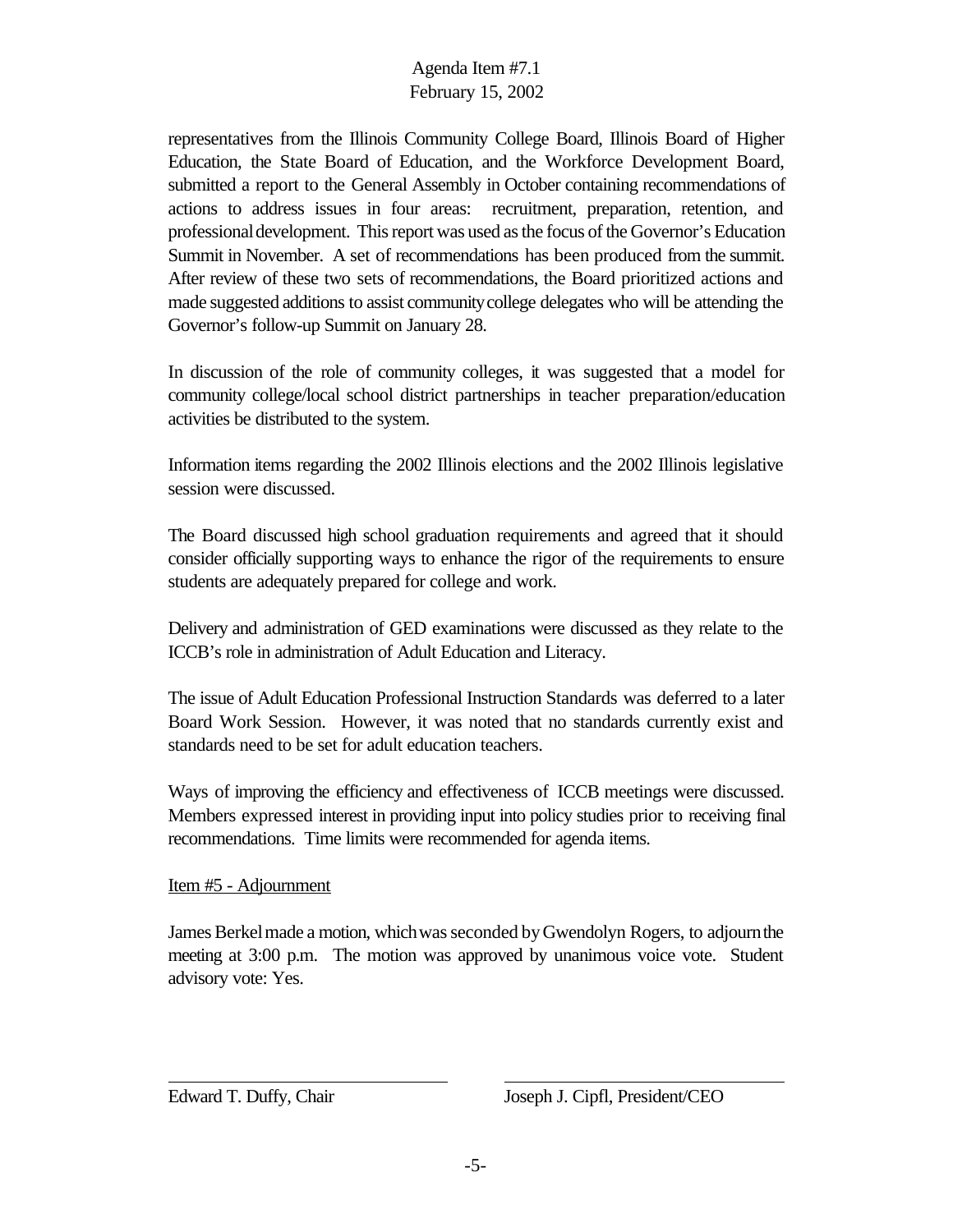Illinois Community College Board

#### **NEW UNITS OF INSTRUCTION**

The Illinois Community College Board is requested to approve new units of instruction for the following community colleges:

#### **RECOMMENDED ACTION:**

It is recommended that the following motion be adopted:

The Illinois Community College Board hereby approves the following new units of instruction for the community colleges listed below:

#### **PERMANENT PROGRAM APPROVAL**

Danville Area Community College

< Health Information Technician A.A.S. degree - 67 semester credit hours

College of DuPage

< DentalHygiene A.A.S.degree - 128 quarter credit hours/85 semestercredit hours

Joliet Junior College

< Medical Coding Specialist Certificate - 30 semester credit hours

#### Kankakee Community College

- < Paralegal/Legal Assistant Studies A.A.S.degree 66 semester credit hours
- < Paralegal/Legal Assistant Studies Certificate- 36 semester credit hours

#### Oakton Community College

< Photography Certificate - 33 semester credit hours

Richland Community College

< Radiologic Technology A.A.S. degree - 72 semester credit hours

#### Triton College

< Leadership for Paramedics A.A.S. degree - 65 semester credit hours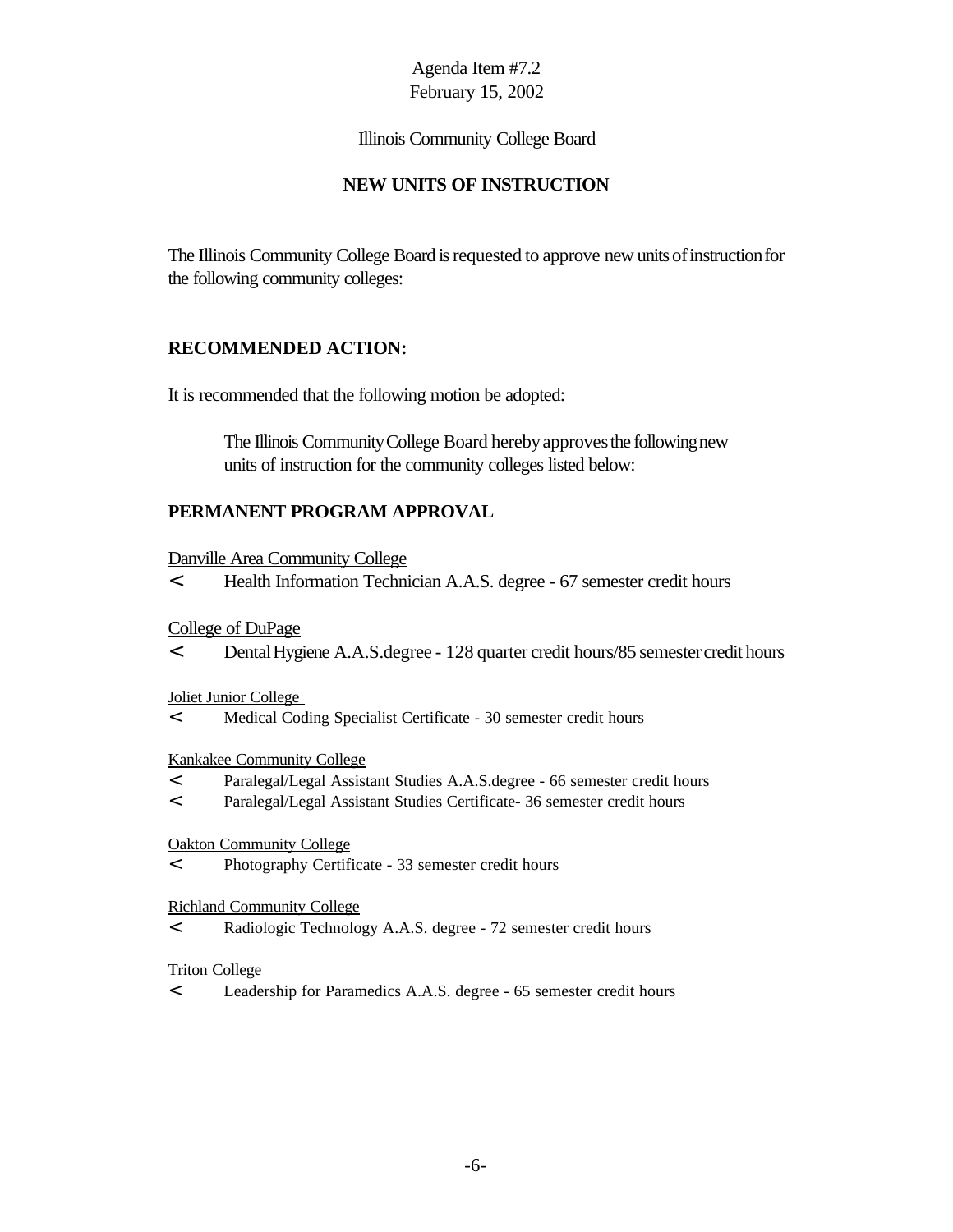#### **BACKGROUND**

**Danville Community College** is seeking approval to offer a 67 semester credit hour Associate in Applied Science degree program in "Health Information Technology". The program will prepare students for employment as health information technicians capable of performing in a variety of health care and business environments, including hospitals, physician's offices and group practices, insurance companies and specialized health registries. The curriculum consists of coursework in biomedical sciences, health care data content and structure, health care delivery systems, clinical classification systems, reimbursement methodology, information technology and an internship in addition to general studies. The curriculum was developed according to the guidelines outlined by the American Health Information Management Association (AHIMA) for accreditation and prepares students for passage the Registered Health Information Technician (RHIT) examination. The college anticipates an enrollment of eight full-time and four part-time students the first year, increasing to 18 full-time and six part-time students by the third year. Labor market information provided by the college supports a district-wide interest inthis program among students and local employers. Statewide employment in this occupation is expected to grow nearly three times the average growth for alloccupations through the year 2008, according to the Illinois Department of Employment Security. The program will require one new and one existing part-time faculty member the first year. The cost of implementing this program will be approximately \$88,598 the first year, \$65,431 the second year, and \$65,201 the third year. Higher first year costs reflect the initial expenditure on equipment, library resource support and administrator costs for the program.

**College of DuPage** is seeking approval to offer an 85 semester credit hour Associate in Applied Science degree programin"DentalHygiene". The program will prepare students for employment as dental hygienists who are skilled in the treatment of teeth and gums, and in the maintenance of oral health under the supervision of a licensed dentist. Dental hygienists are employed in private dental offices, hospitals and clinics, nursing care facilities, public health departments, correctional facilities, and health maintenance organizations. The curriculum consists of course work in anatomy and physiology, dental anatomy, dental procedures, dental radiology, oral pathology, pharmacology, dental materials, periodontics, preventive dental hygiene, community education, dental ethics, and general studies. Offsite work-based learning opportunities will be available through the DuPage County Health Department's dental hygiene education programs. The program's curriculum was developed according to the guidelines and standards outlined by the American Dental Association (ADA) and will prepare students for taking the Dental Hygiene National Board examination and a RegionalBoard examination, botha requirement for licensure in Illinois. The college has currently applied for accreditation by the ADA. The college anticipates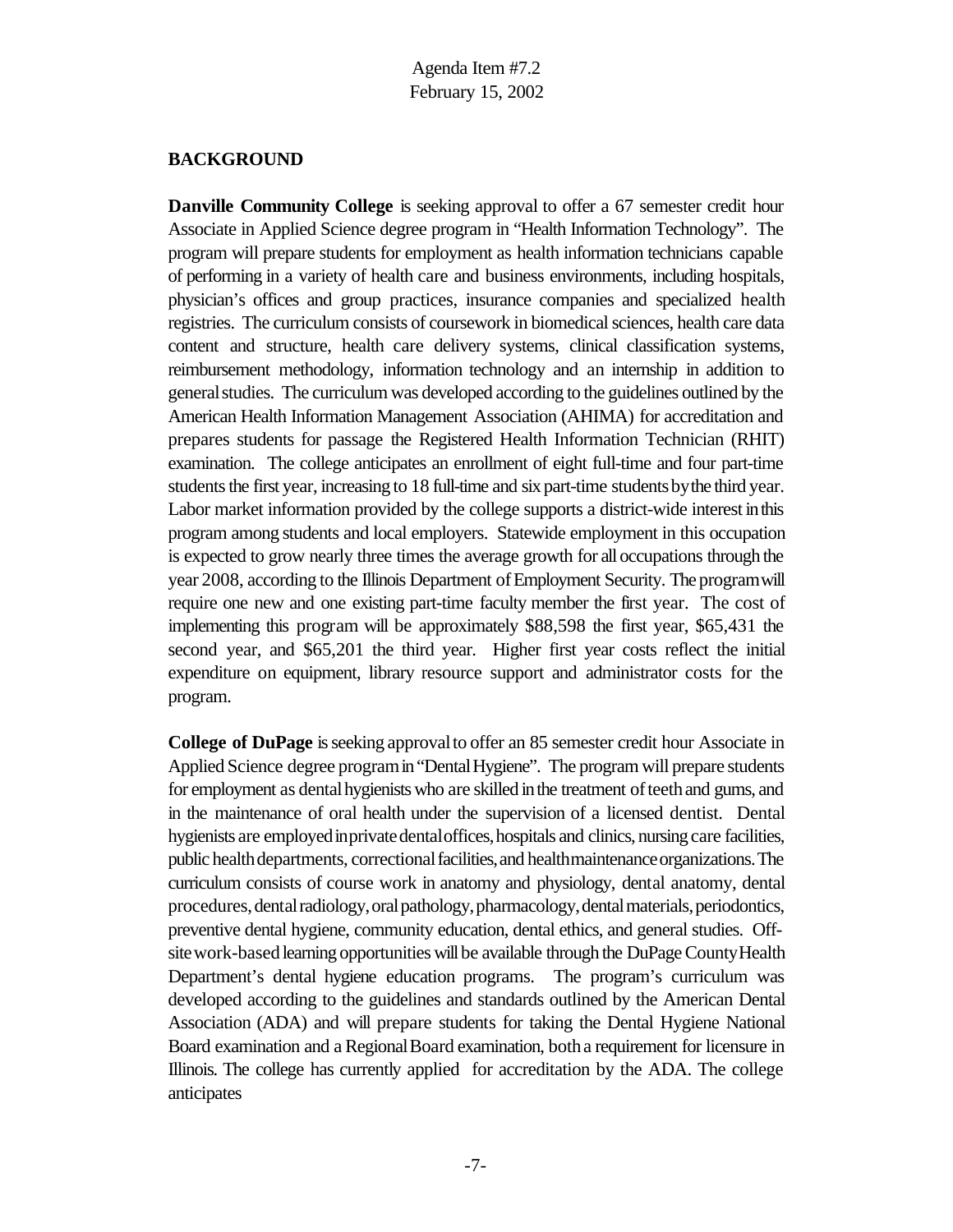an enrollment of 36 full-time students the first year. Labor market information provided by the college supports the need for skilled dental hygienists within DuPage County and the nearby Chicago MetropolitanArea. The program will require three new full-time and three new part-time faculty members the first year. The cost of implementing the program will be approximately  $$2,333,169$  the first year,  $$664,320$  the second year, and  $$596,258$ the third year. Costs include hiring a licensed dentist and dental hygienist for course and clinical lab instruction, facility costs for building an on-site clinic, and equipment costs as required for program accreditation.

**Joliet Junior College** is seeking approval to offer a 30 semester credit hour "Medical Coding Specialist" certificate program. The program will prepare individuals for employment as medical coders or records technicians in a wide variety of healthcare industry employers, including hospitals, managed care organizations, offices of physicians, long term care facilities, ambulatory care facilities, rehabilitation centers, home care providers, government agencies, pharmaceutical companies, and insurance companies. The curriculum consists of course work in medical terminology, human biology, medical records, CPT coding and ICD-9-CM. The program will prepare students for the (optional) Certified Coding Specialist (CCS) certification exam available through the AmericanHealthInformationManagement Association(AHIMA). The college anticipates an enrollment of ten full-time and 50 part-time students the first year, increasing to 20 fulltime and 75 part-time students by the third year. Labor market information provided by the college supports the need for individuals trained in medical coding and medical records management both statewide and within the college's district. One new part-time faculty member and two existing part-time faculty members will be required for this program the first year. The program will cost approximately \$11,190 the first year, \$10,190 the second year, and \$42,190 the third year. Higher third year costs reflect the anticipated need for hiring one full-time faculty member for this program.

**Kankakee Community College** is seeking approval to offer a 66 semester credit hour Associate in Applied Science degree program and a related 36 semester credit hour certificate program in "Paralegal/Legal Assistant Studies". The certificate program will prepare studentsfor employment aslegalassistants and serve as aneducationalladderinto the degree programthat willprepare studentsforemployment as paralegals. The certificate curriculum consists of course work in introductory legal assisting and paralegal practices, business law, introductory and advanced legal research and writing, civil and criminal litigation, real estate and corporate law, and legal office technology. The A.A.S. curriculum builds on this to include law office management, special topics in paralegal studies, and a legal internship in addition to general studies. The certificate program was developed according to the National Association of Legal Assistants(NALA) guidelines for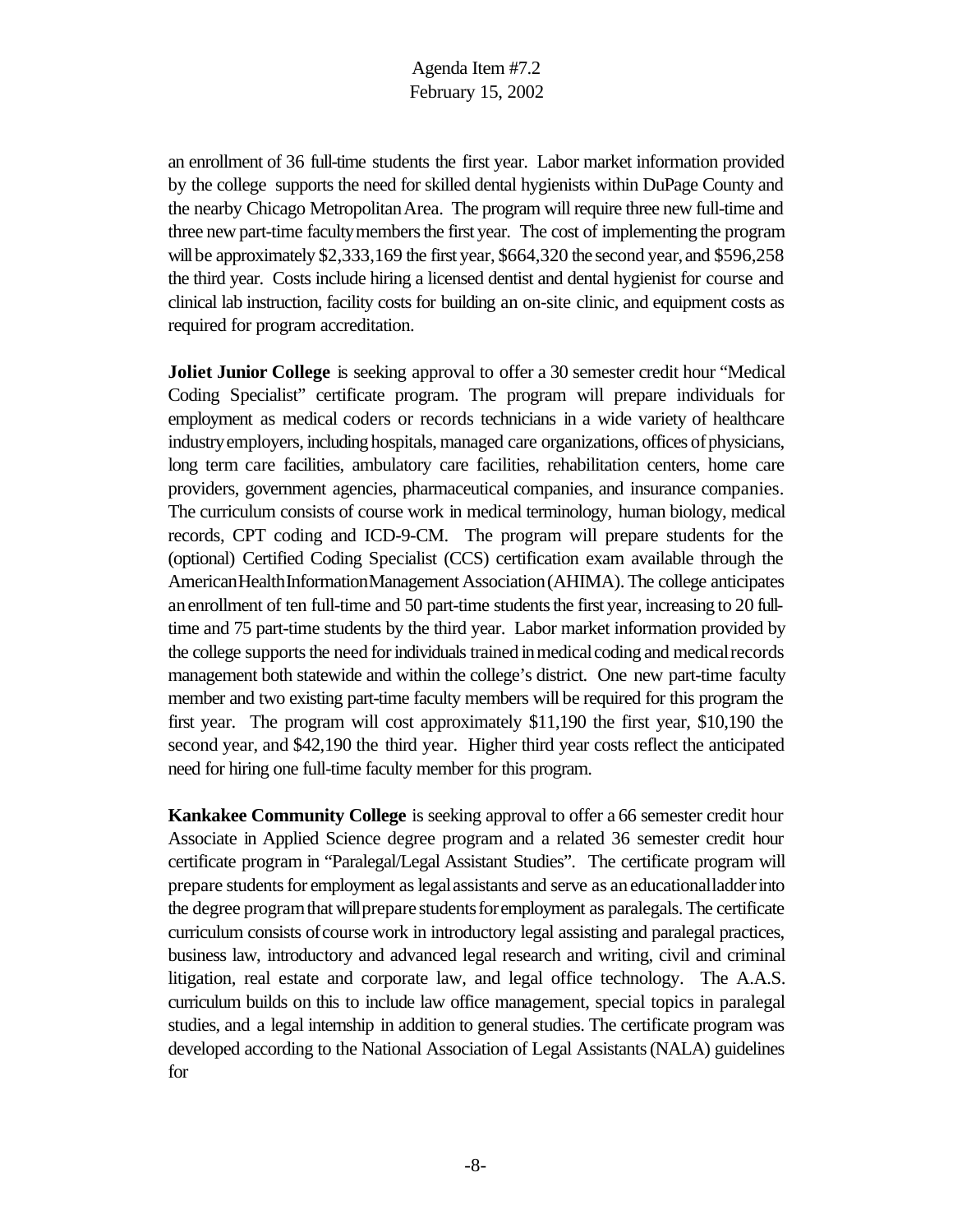legal assistant programs and prepares individuals for passing the Certified Legal Assistant (CLA) examination. Furthermore, the degree program was developed according to the National Federation of Paralegal Associations (NFPA) guidelines for paralegal programs and prepares individuals for passing the Paralegal Advanced Competency Exam (PACE) resulting in the credential of Registered Paralegal (RP). The college anticipates a combined enrollment of 10 full-time and 20 part-time students each year for the first three years. Labor market information provided by the college supports the need both statewide and within the district for trained paralegals and legal assistants. According to the Illinois Department of Employment Security, paralegals and legal assistants are considered one of the fastest growing occupations statewide through the year 2008. The program will require three new part-time faculty and one existing full-time faculty member the first year. The program will cost approximately \$5,825 the first year, \$7,600 the second year, and \$7,525 the third year.

**Oakton Community College** is seeking approval to offer a 33 semester credit hour certificate program in "Photography". The program will prepare individuals for employment as photographers and photographic processing technicians in private and retail studios, camera equipment stores, photo labs and as free-lance photographers. The curriculum consists of course work in beginning and advanced photography, digital photography, color and black & white photography, beginning and advanced electronic imagery, lighting, fundamentals of two- and three-dimensionalart, computer art, and view camera usage, as well as a photography practicum. The college anticipates an enrollment ofthree full-time and 15 part-time students the first year, increasing to five full-time and 30 part-time students by the third year. Local labor market information provided by the college indicates a strong interest in a photography program within the district. The program will require two new part-time faculty, one existing full-time and four existing parttime faculty members the first year. The program will cost approximately \$12,100 per year for the first three years.

**Richland Community College** is seeking approval to offer a 72 semester credit hour Associate inApplied Science degree program in "Radiologic Technology". The program will prepare individuals for employment as radiologic technologists in healthcare settings such as hospitals, physician's offices and group practices, and medical laboratories. The curriculum consists of course work in human anatomy and physiology, introductory, intermediate and advanced radiology, introductoryand advanced radiography, radiation physics, patient care, pathology, and clinical practice in addition to general studies. The curriculumwas developed according to the standards for radiologic technology programs outlined by the Joint Review Committee on Education in Radiologic Technology (JRCERT) and will prepare students for passing the Registered Technologist (RT) examination offered through the American Registry of Radiologic Technologists (ARRT). The college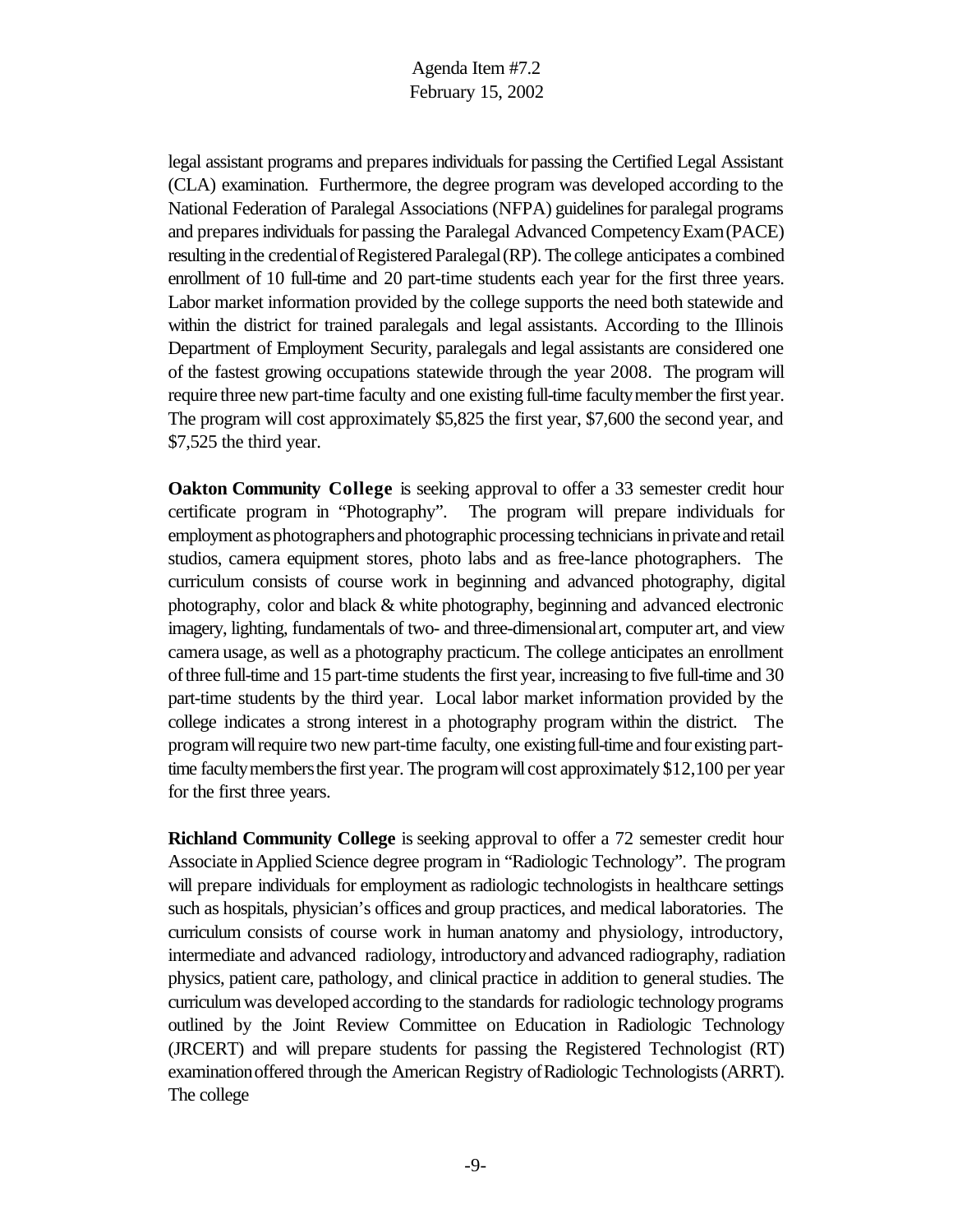anticipates an enrollment of five full-time and 10 part-time students the first year, increasing to 10 full-time and 20 part-time students by the third year. Labor market information provided by the college indicates a strong interest bystudents and localemployersforthis program. The program will require one new full-time faculty member the first year and second years. The cost for implementing this program will be approximately \$60,500 the first year, and \$99,500 the second and third years. Higher second and third year costs reflect the anticipated hiring of additional faculty for the program.

**Triton College** is seeking approval to offer a 65 semester credit hour Associate in Applied Science degree program titled, "Leadership for Paramedics". The program will prepare licensed paramedics for supervisoryand management positions within the field of emergency medical services. The curriculum consists of course work in sociology of leadership, fundamentals of employment for allied health workers, human relations in labor and management, and risk management in emergency medical services, in addition to general education studies. The college anticipates anenrollment of ten part-time students the first year, increasing to 20 students by the third year. Labor market information provided by the college indicates an interest in a management capstone educational program for practicing paramedics within the local area. The program will require one existing full-time and one existing part-time faculty member the first year. The program will cost approximately \$17,922 the first year, \$35,962 the second year, and \$50, 776 the third year. Higher second and third year costs reflect the hiring of a full-time program coordinator and necessary supply purchases for the program.

#### **INFORMATION ITEM - BASIC CERTIFICATE APPROVAL**

Following is a list of basic certificates that have been approved on behalf of the Illinois Community College Board by the President/CEO since the last Board meeting:

< Harold Washington College - E-Commerce Certificate (18 semester credit hours)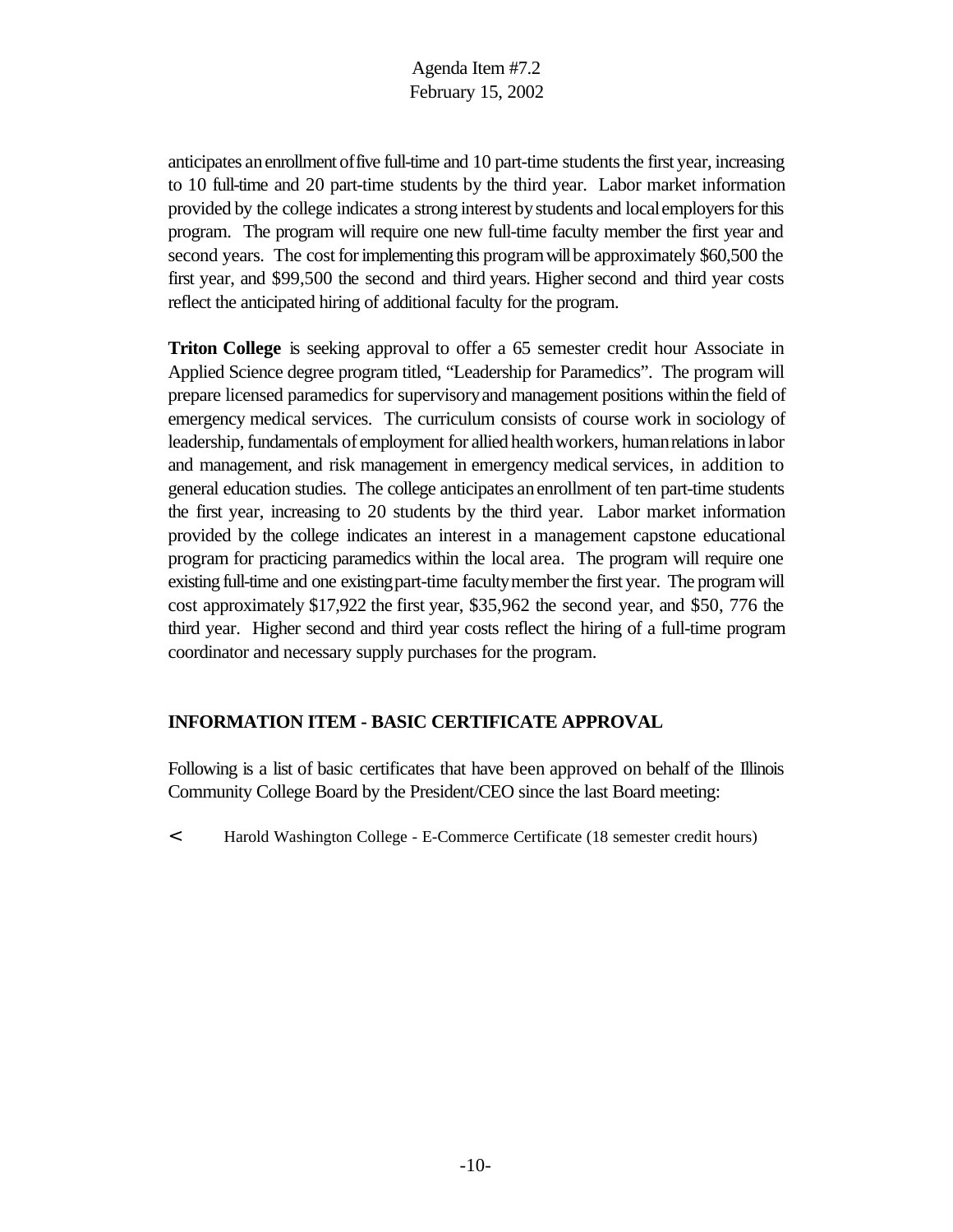Illinois Community College Board

# **SUPPORT FOR RESOLUTION FOR A STUDY OF HIGH SCHOOL GRADUATION REQUIREMENTS**

All levels of education must be concerned about the educational preparation of students for college and work. Transitions between levels are frequently difficult, particularly if there is incongruence between what is expected at departure from one level and entry into the next level. Illinois' P-16 efforts have identified such a gap between secondary and postsecondary levels.

#### **RECOMMENDED ACTION**

It is recommended that the following motion be adopted:

The Illinois Community College Board hereby recommends legislative approvalof a resolution calling for examination of the need for and impact of enhancing high school graduation requirements in Illinois.

**BACKGROUND.** In Illinois, a significant gap exists between the core course curriculum recommended for college preparation and the state high schoolgraduation requirements. Eighty percent of jobs today require some education beyond high school, and 65 percent of the workforce need skills that include advanced reading, writing, mathematics, critical thinking, and interpersonal group skills - 20 years ago that figure was only 15 percent. Nationally, approximately 72 percent ofhigh school graduates go straight to some formof postsecondary education, and another 10 percent enroll within 10 years of graduation. Many of these students require remedial coursework to succeed in college-level classes. Over half of remedial course takers are under the age of 22, or recent high school graduates. In fact, approximately one of every three recent high school graduates who enter a community college in Illinois takes at least one remedial course, most often in mathematics. The community college system alone spent \$75 million in 1999 on remediation.

Data from numerous sources indicate that students who complete a rigorous curriculum score higher ona varietyoftests. This holds true for all students, including low-income and minoritystudents. Yet, low-income and minority students are less likely to be enrolled in a college preparatory track.

Only 52 percent of Illinois high school ACT test-takers in 2000 reported completing the college prep core. The national average was 63 percent.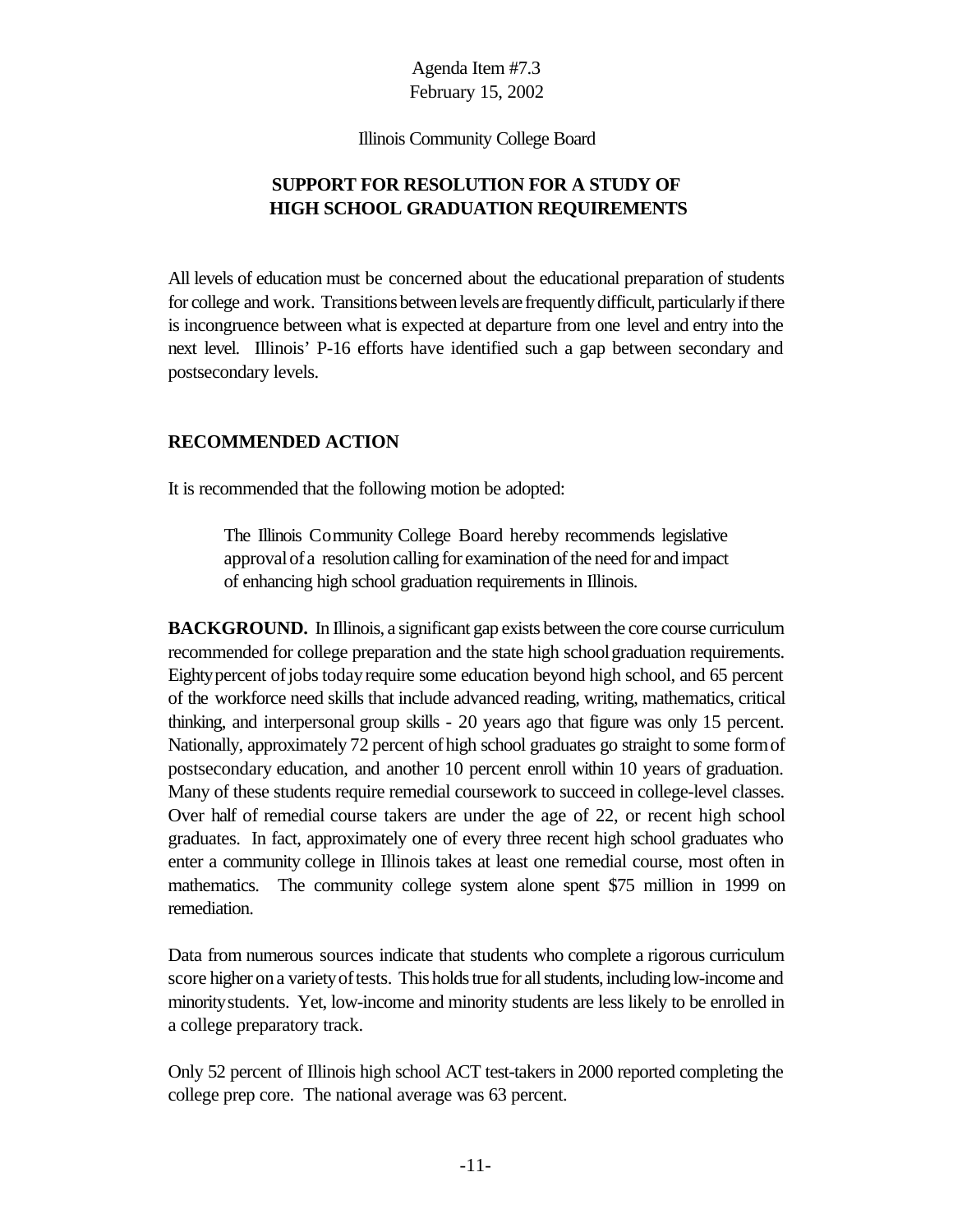Performance on the Prairie State Achievement Exam given to Illinois high school juniors in fall 2001 was lowest in the areas of mathematics and science - the two weakest areas of Illinois high school graduation requirements. Only half of the students, statewide, achieved the science standards set by the state.

While this evidence would appear to indicate a definite need to increase high school graduation requirements, there are also a number of factors that will need to be considered before requirements are increased. Increasing high school graduation standards runs a risk of a disproportionate impact on low-income and minority students who are less likely to be enrolled in or have access to a college preparation curriculum. A recent study by Lillard and DeCicca found an average increase in stricter high school graduation standards resulted in a three to seven-point jump in the high school dropout rate, equivalent to 65,000 more dropouts a year nationwide. With an existing teacher shortage particularly in the discipline areas which would experience increased requirements, enough teachers may not be available to meet the new requirements. Concern as to whether the new requirements would allow students to take vocational education will generate much discussion, if not strong opposition, to a proposal to increase the college prep course requirements. New graduation requirements would undoubtedly raise the operating costs for schools, but currently there is no estimate of what that would be. And, finally, a proposal to increase traditional college prep course requirements does not take into account that students learn in different ways. A model is followed that assumes rigor is tied to the number of courses taken, not to learning standards and outcomes.

Therefore, prior to taking steps to alter the current high school graduation requirements, the above issues need to be examined and a course of action recommended that will ensure that increased rigor results in the most positive outcomes possible for Illinois students. The Board encourages the General Assembly to approve a resolution calling for such a study.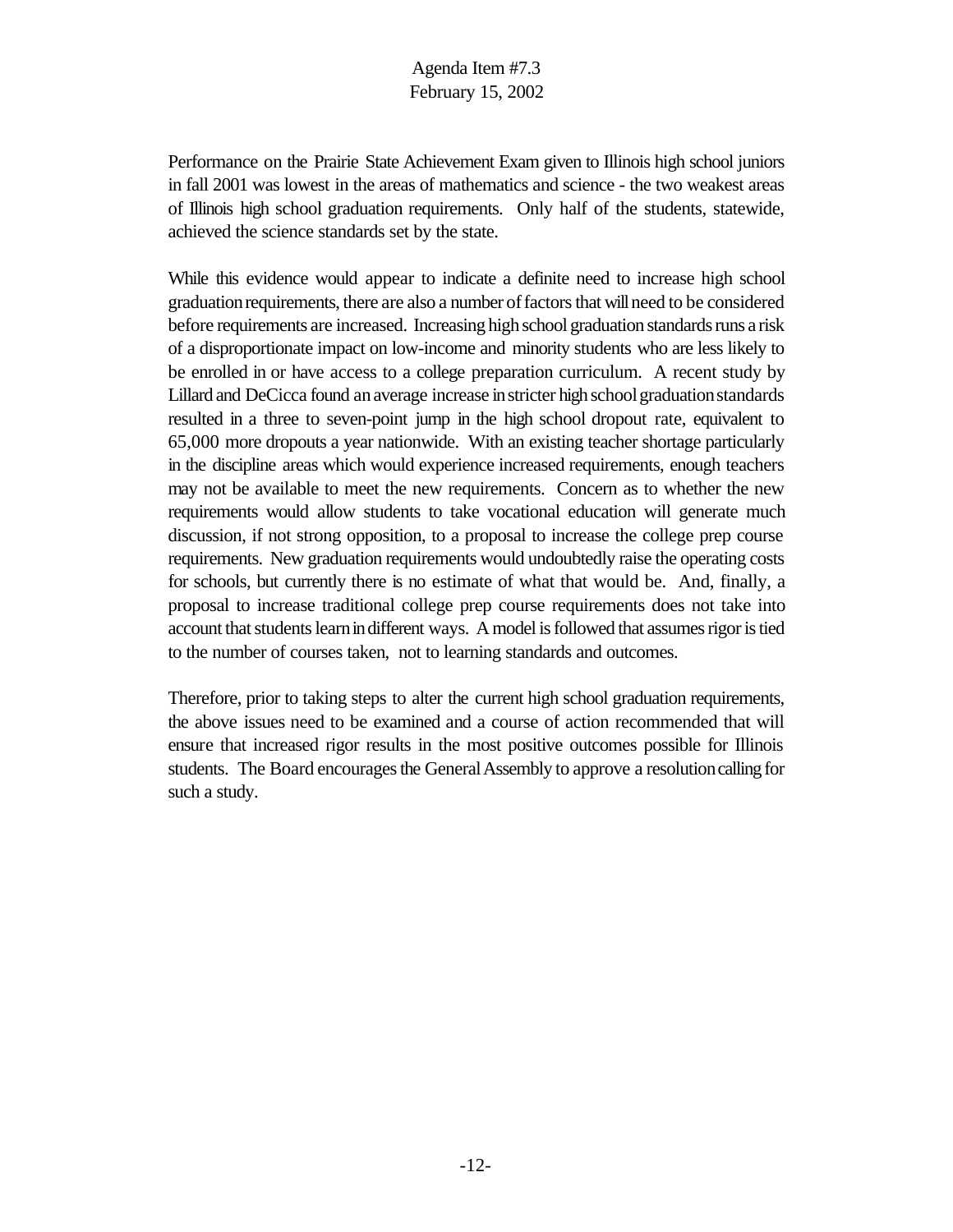#### Illinois Community College Board

#### **EXTENSION OF COURSES AND CURRICULUM OUT OF STATE**

Illinois community colleges are required to seek approval from the Illinois Community College Board in order to offer previously approved courses or curricula at out-of-state locations.

#### **RECOMMENDED ACTION**

It is recommended that the following motions be adopted:

The Illinois Community College Board hereby:

- 1. approves the out-of-state extension of courses for the College of DuPage inmid-leveland advanced-level Spanishand the culture and civilizationof Spain to be offered in Madrid, Spain; and
- 2. approves the out-of-state extension of up to 32 semester credit hours of general education courses from Parkland College to be offered both onsite and online to students in Nairobi, Kenya.

**BACKGROUND.** The College of DuPage is requesting approval to provide courses in the Spanish language and the culture and civilization of Spain for students of the college who are enrolled in a study abroad program during summer 2002. The courses will be taught in cooperation with Eurocentres in Madrid, Spain. The study abroad program is intended to develop students' fluency levels and directly contribute to the efforts of the college to internationalize the curriculum.

To ensure quality, the courses will be taught by a full-time faculty member for the College of DuPage and faculty from Eurocentres. Support services for classroom space, field trips, lodging, and office support will be provided by Eurocentres.

The study abroad program is designed for a maximum of 15 students and will be supported solely by revenues from student fees. No Illinois or federal resources will be used for the operation of either program.

Parkland College is requesting approval to provide up to 32 semester credit hours of general education courses to students in Nairobi, Kenya. Courses will be taught by Parkland faculty and will be offered both on-site and online. The college's partner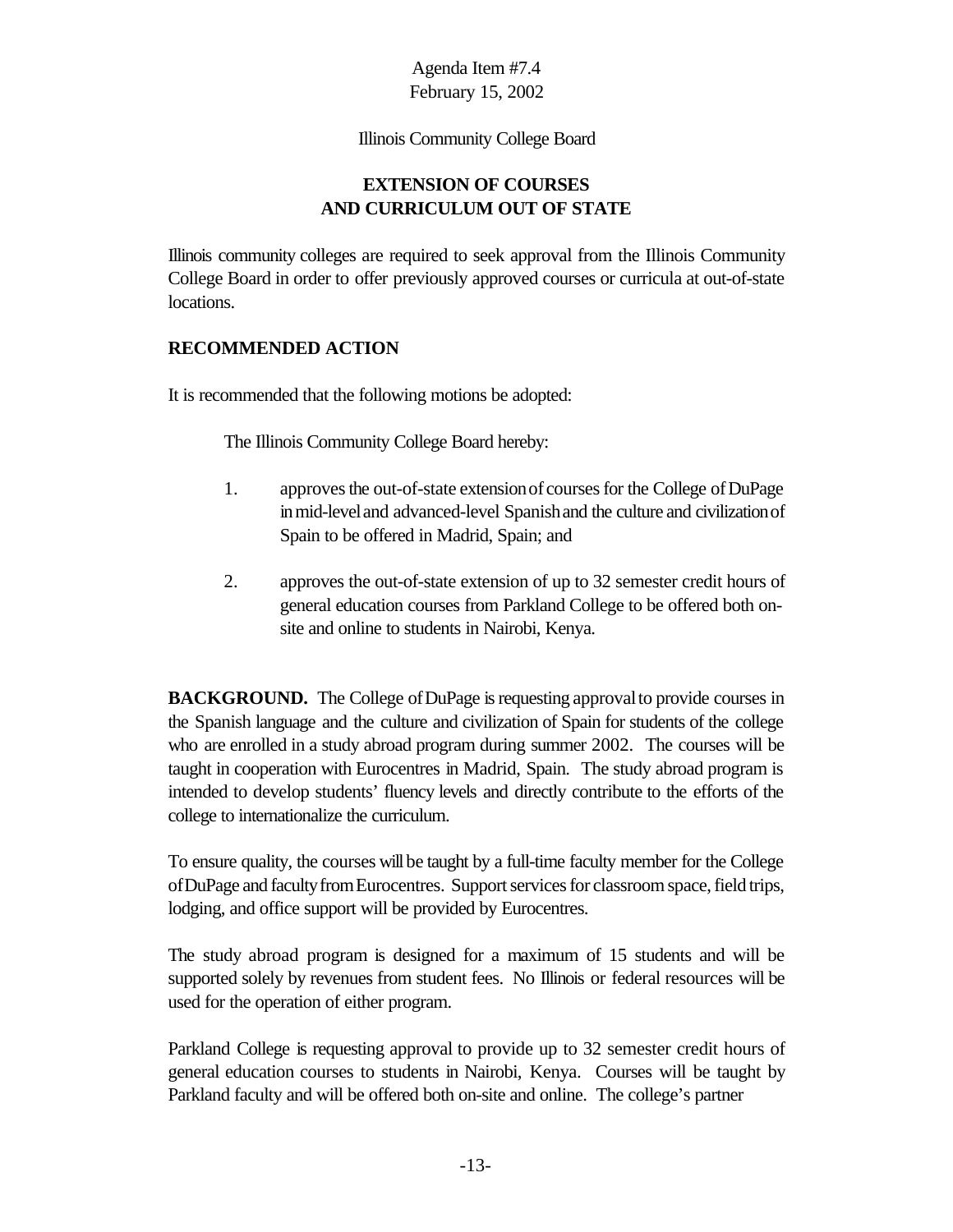in this endeavor, LinkSmart Agency, will provide student and academic support services, as well as on-site support services to Parkland College faculty and staff. This extension will allow the college to prepare international students for transfer to four-year colleges and universities through the general education offerings, to actively engage the college community in the development of an appreciation for cultural diversity, and to expand global awareness.

The college plans to offer four courses initially in spring 2002, and expects a minimum of 30 students to be involved. The project will be funded entirely by the LinkSmart Agency, and no Illinois or local tax funds will be used to support it.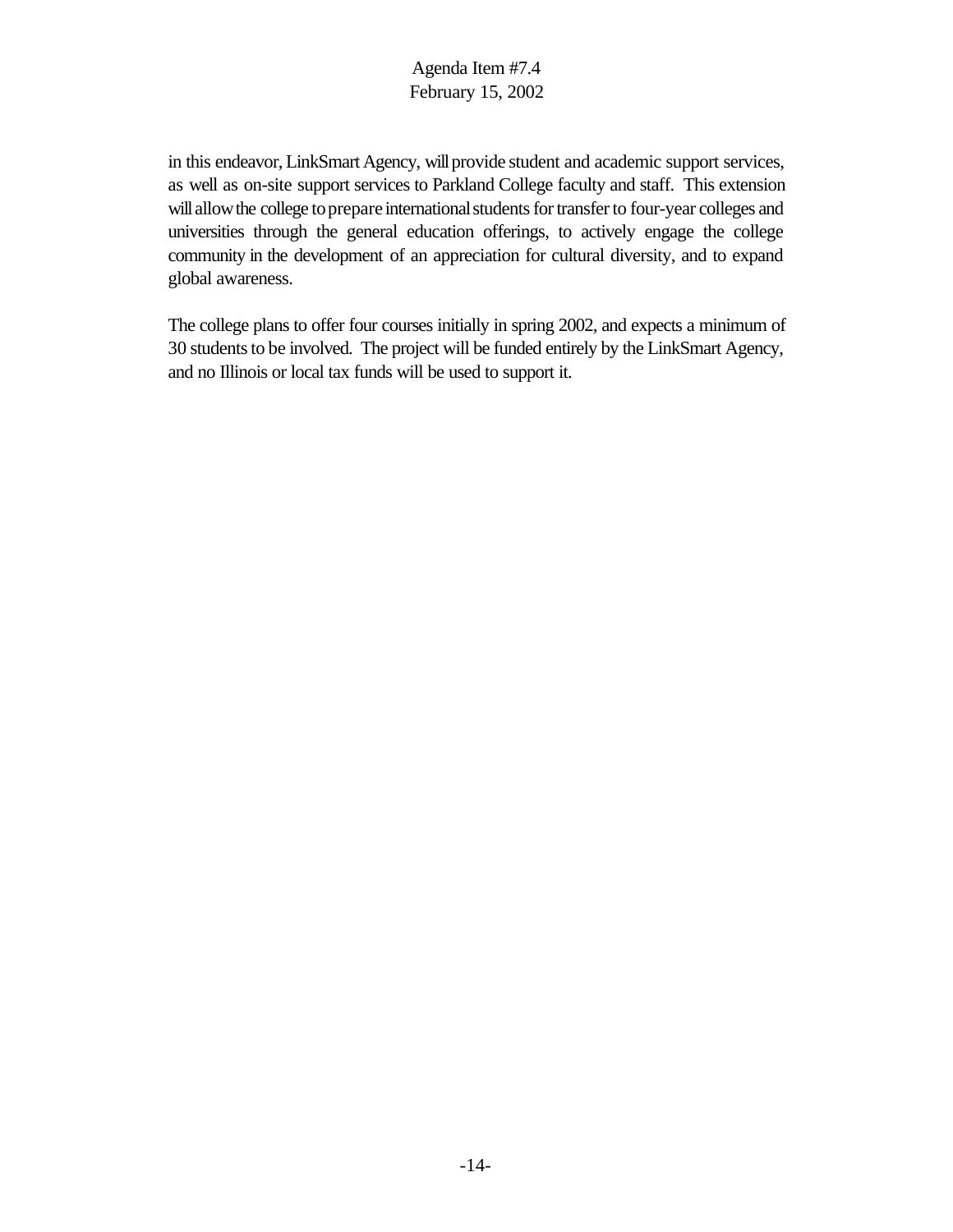#### Illinois Community College Board

# **COMMUNITY COLLEGE SYSTEM FUNDING STUDY TASK FORCE**

The Illinois Community College Board, in conjunction with the Illinois Council of Community College Presidents (ICCCP) and the Illinois Community College Trustees Association (ICCTA), is conducting a study of the current Illinois community college funding system. The composition of the task force for this study includes the ICCB Finance Advisory Committee, the Presidents Council Finance Committee and other individuals appointed by ICCCP and ICCTA. The task force is co-chaired by Bob Luther, President, Lake Land College and Lin Warfel, Trustee, Parkland College. In addition, Brenda Albright of the Franklin Education Group serves as facilitator and consultant onthis project. The task force is staffed byDonWilske,ICCBChiefFinancial Officer and the ICCB System Finances staff.

The charge of the task force is to conduct a study of the current Illinois community college funding system. This study will focus on a review of the current methodologies used to allocate financial resources to the Illinois Community College System. Recommendations will be made for modifications and enhancements to the current funding system. The current time line is to have the recommendations from the task force completed by June 2002.

The first meeting of the task force was held Friday, December 14, 2001 at the ICCB downtown office inSpringfield, and the second meeting was held on Friday, February 1, 2002 at the same location.

Bob Luther, Lin Warfel and Don Wilske will provide the Board with information on the issues being considered and the status of the task force's deliberations.

#### **INFORMATION ONLY**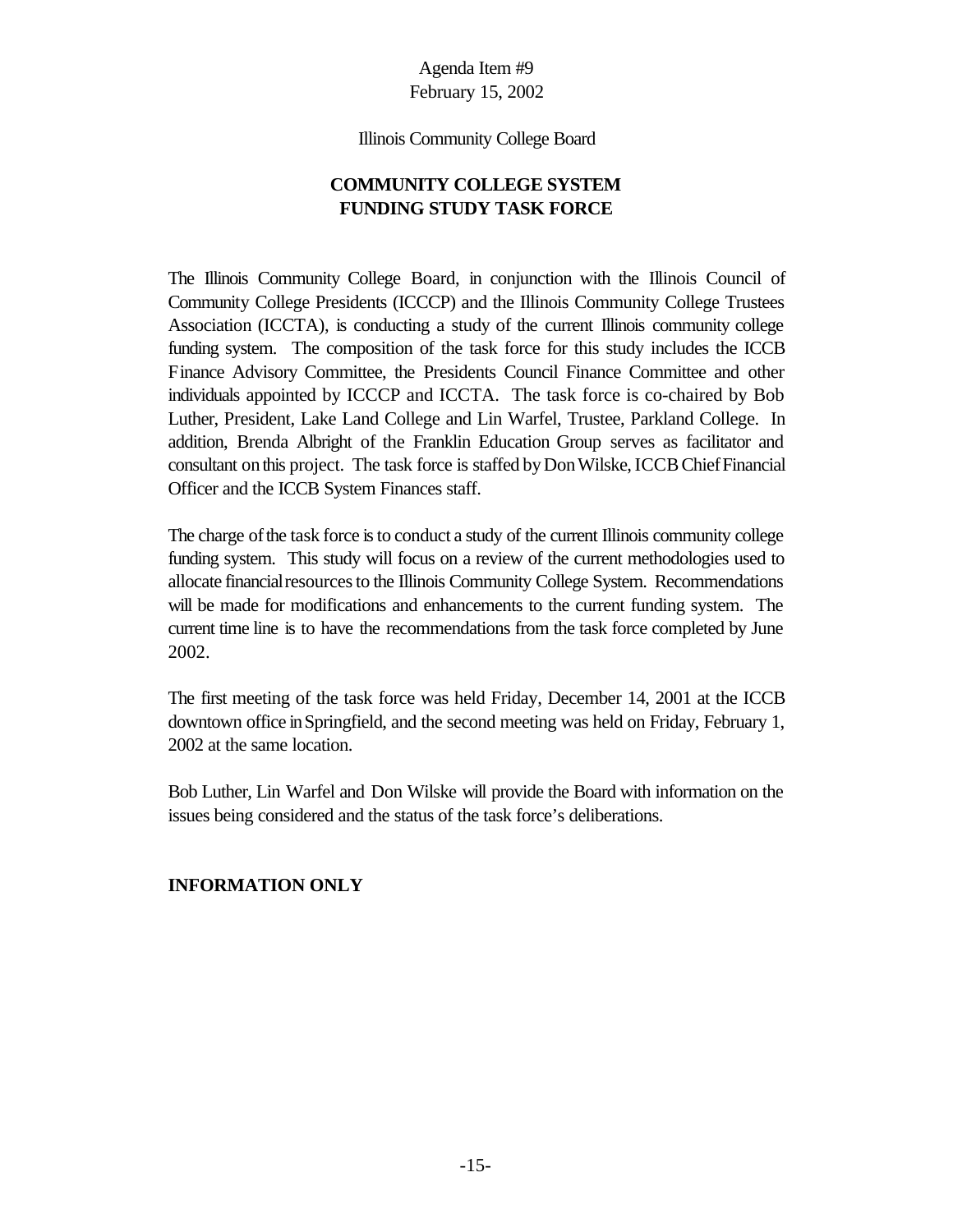Illinois Community College Board

# **STATE LEGISLATIVE REPORT**

An oral report will be presented to the Board at its meeting on February 15.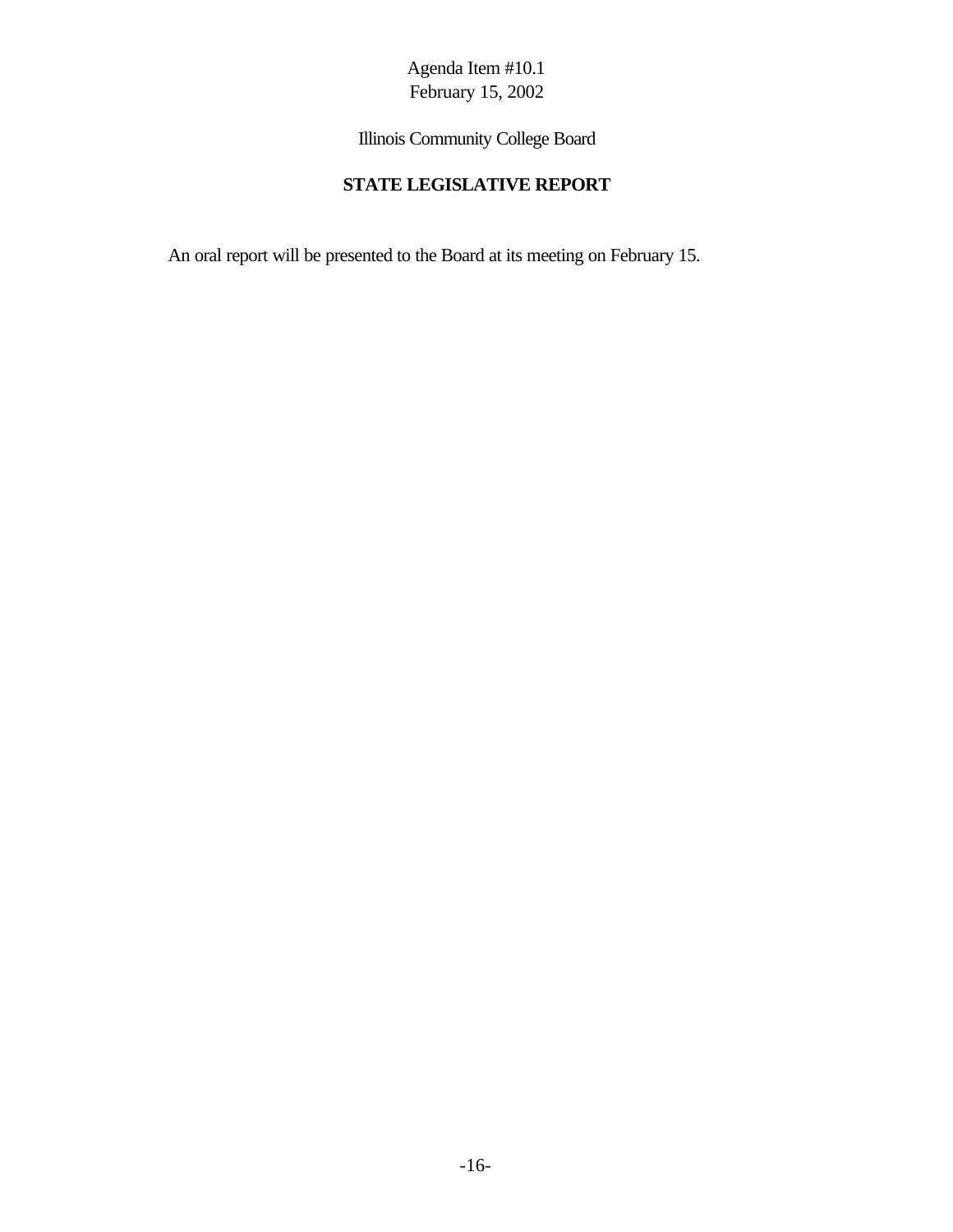Illinois Community College Board

# **FEDERAL LEGISLATIVE REPORT**

An oral report will be presented to the Board at its meeting on February 15.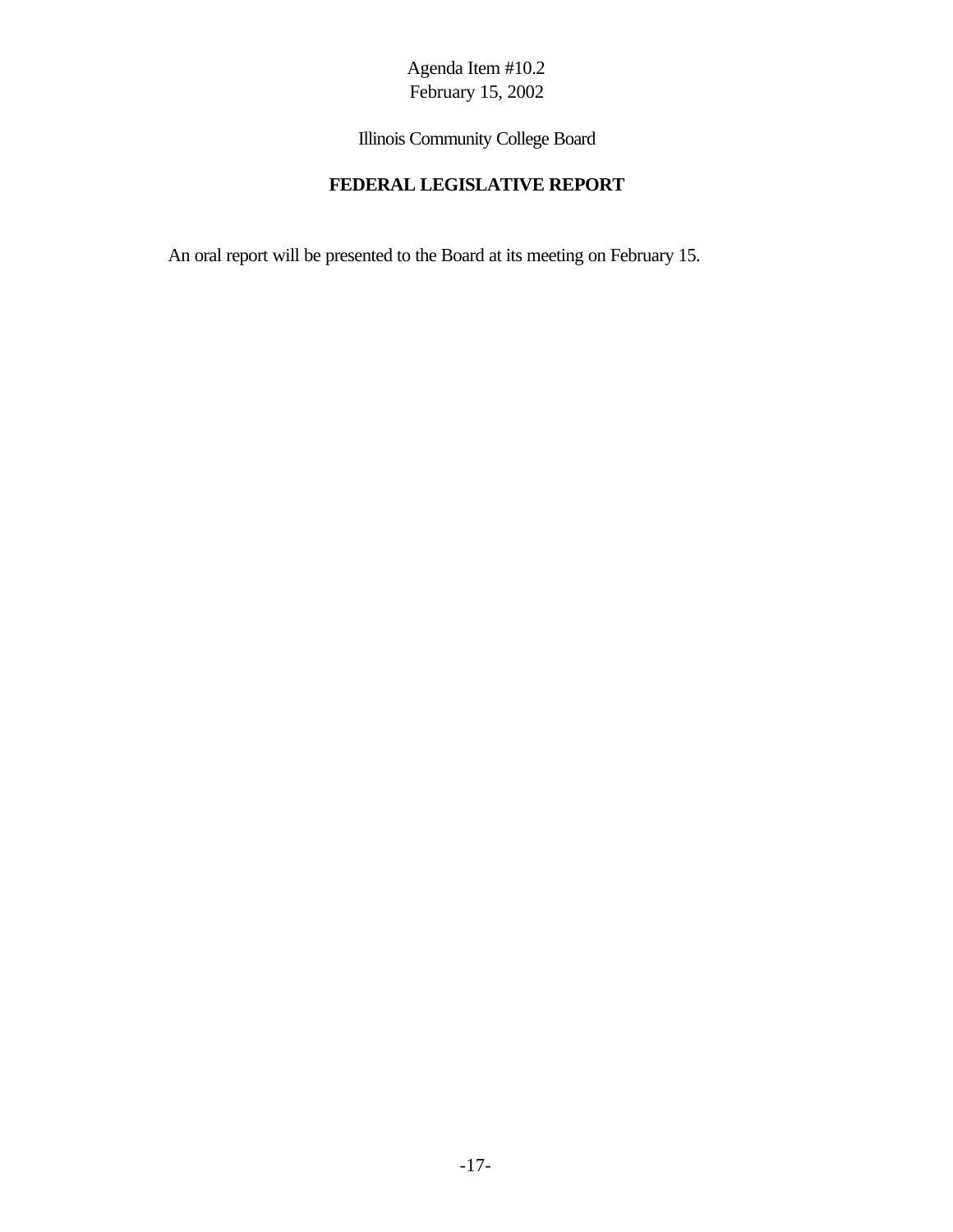#### Illinois Community College Board

# **A SUMMARY OF CAPITAL PROJECTS APPROVED BY THE PRESIDENT/CEO DURING CALENDAR YEAR 2001**

ICCB Rules 1501.602 and 1501.516 grant authorityto the President/CEO of the ICCB to approve locally funded and state-funded capital renewal projects and, subsequently, report such actions to the Board. The following report summarizes 114 new projects totaling \$51.0 million that were granted such approval during calendar year 2001.

Of the 114 projects approved by the President/CEO during the year, 16 were locally funded with sources other than protection, health, and safety levy proceeds (three were combined with other state funding); 19 were capital renewal funded projects; 70 were funded with protection, health, and safety tax levy proceeds; two were funded with protection, health, and safetybond issues; and seven were funded witha ADA Accessfor All funds (only appropriated in FY 2000 and two added local dollars to complete their projects). No requests for approval of locally funded long- term leases were received during calendar year 2001.

In addition, ten budget/scope modification requests to existing projects were approved during the year. Seven were for protection, health, and safety projects not requiring additional tax levy authority, two were for other locally funded types of projects, and one was a modification to a capital renewal funded project. The modifications totaled \$1.4 million and are not included in the attached report.

#### **INFORMATION ONLY**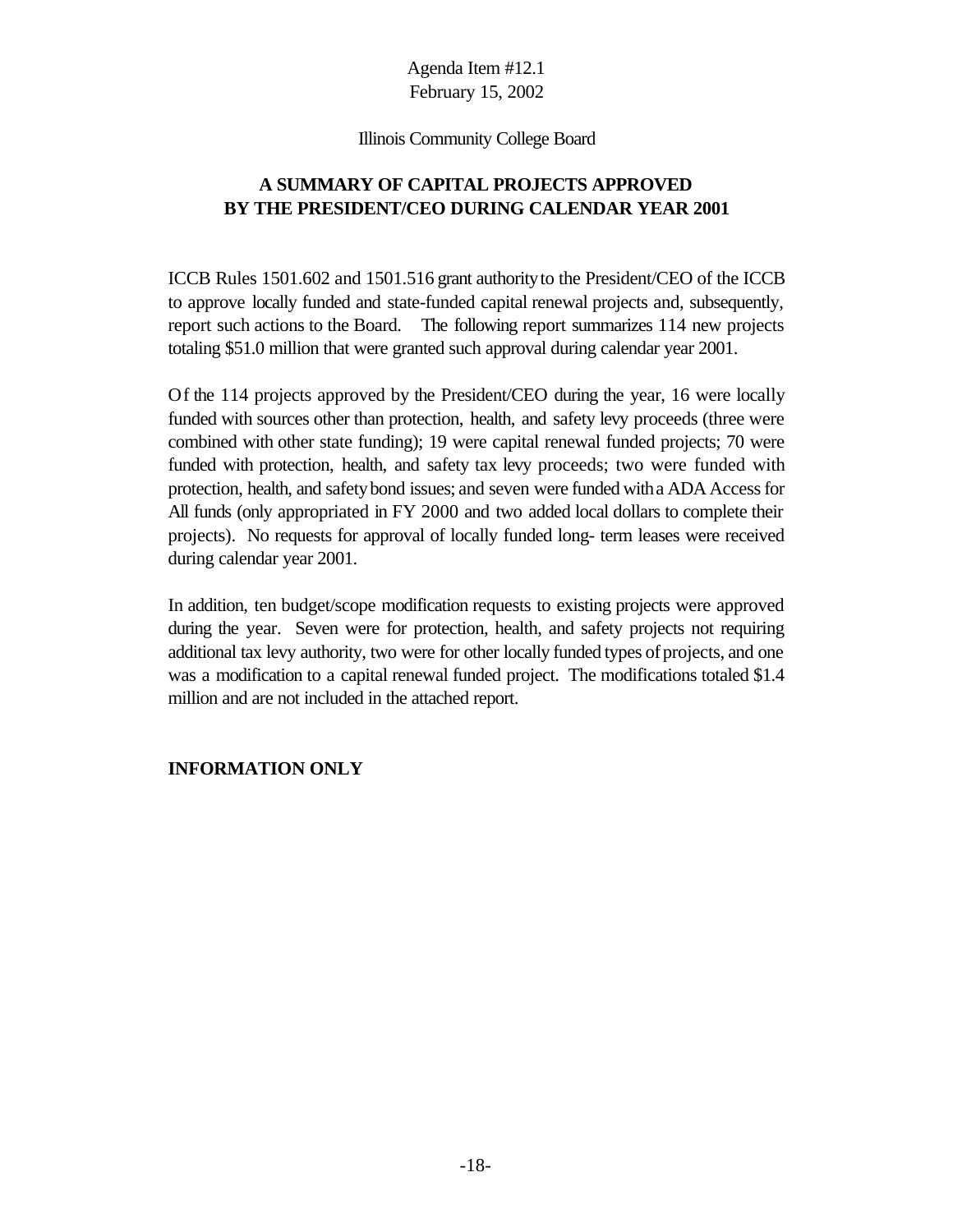# *ADA-Access for All*

| Approval Date        | College                | <b>Project Title</b>                                           | Project#                        | <b>Approved Budget</b>     | <b>Fiscal Year</b> |
|----------------------|------------------------|----------------------------------------------------------------|---------------------------------|----------------------------|--------------------|
| 5/1/01               | <b>Illinois Valley</b> | ADA-Lecture Hall, Music Room, FP Lounge, Aud.                  | 0011-0501                       | \$91,265                   | FY 2001            |
| 8/23/01              | Lake County            | ADA accessibilty Projects                                      | 0016-0801                       | \$205,509                  | FY 2002            |
| 5/23/01              | McHenry                | <b>Power Assisted Door Openers</b>                             | 0015-0501                       | \$64,000                   | FY 2001            |
| 4/2/01               | <b>Rend Lake</b>       | <b>ADA Renovations</b>                                         | 0016-0101                       | \$102,490                  | FY 2001            |
| 4/2/01               | Shawnee                | ADA Accessibility to Gymnasium                                 | 0007-0101<br>Category Sub-Total | \$53,207<br>\$516,471      | FY 2001            |
|                      | <b>PHS Bond Issue</b>  |                                                                |                                 |                            |                    |
| <b>Approval Date</b> | College                | <b>Project Title</b>                                           | Project#                        | <b>Approved Budget</b>     | <b>Fiscal Year</b> |
| 4/11/01              | Lincoln Land           | Asbestos Abatement-1st Floor Menard Hall                       | 1339-0401                       | \$144,110                  | FY 2001            |
| 6/5/01               | Lincoln Land           | Western Region Education Center Upgrade                        | 1341-0501<br>Category Sub-Total | \$1,100,000<br>\$1,244,110 | FY 2001            |
| Local                |                        |                                                                |                                 |                            |                    |
| <b>Approval Date</b> | College                | <b>Project Title</b>                                           | Project #                       | <b>Approved Budget</b>     | <b>Fiscal Year</b> |
| 1/31/01              |                        | IECC-Wabash Valley Agriculture Program Remodeling and Addition | 0024-0101                       | \$240,064                  | FY 2001            |
| 5/8/01               | John Wood              | Greenhouse Addition                                            | 0012-0501                       | \$85,000                   | FY 2001            |
| 9/4/01               | Joliet                 | Parking Site Acquisition (City Center)                         | 0015-0901                       | \$208,500                  | FY 2002            |
| 12/3/01              | Lake Land              | Maintenance Facilities Bldgs (Print & Farm)                    | 0017-1201                       | \$1,122,260                | FY 2002            |
| 6/15/01              | Oakton                 | Ray Hartstein Campus Expansion                                 | 0013-0601                       | \$3,762,000                | FY 2001            |
| 8/28/01              | <b>Rend Lake</b>       | RLC Mall and One Stop Center                                   | 0017-0801                       | \$4,300,000                | FY 2002            |
| 7/5/01               | <b>Rock Valley</b>     | Land and Buildings Acquisition at 6520 Spring                  | 0010-0701                       | \$290,000                  | FY 2001            |
| 10/4/01              | Sandburg               | E/F Passageway                                                 | 0010-1001                       | \$248,452                  | FY 2002            |
| 12/5/01              | Sandburg               | <b>Child Care Facility-Carthage</b>                            | 0013-1201                       | \$215,245                  | FY 2002            |
| 12/5/01              | Sandburg               | <b>Fitness Center Expansion</b>                                | 0014-1201                       | \$419,207                  | FY 2002            |
| 12/5/01              | Sandburg               | <b>Bushnell Extension Center Expansion</b>                     | 0015-1201                       | \$461,218                  | FY 2002            |
| 9/17/01              | Southwestern           | Parking Lot Expansion at IS Building                           | 0016-0901                       | \$618,600                  | FY 2002            |
| 2/28/01              | Triton                 | Land/Building at 1708 Main St.in Melrose Park                  | 0020-0201<br>Category Sub-Total | \$482,000<br>\$12,452,546  | FY 2001            |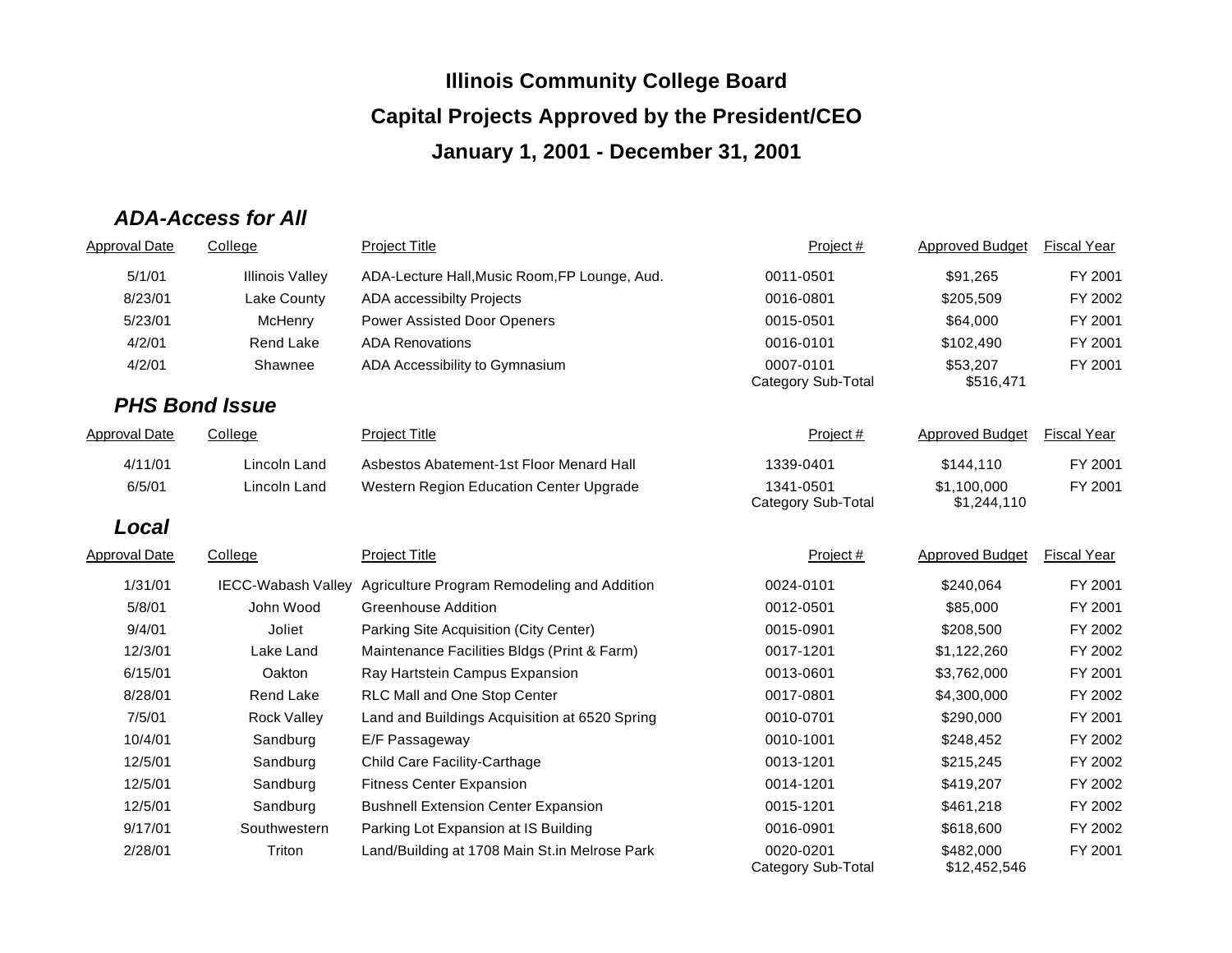# *Local/ADA Access for All*

| <b>Approval Date</b> | College                                      | <b>Project Title</b>                             | Project #                       | <b>Approved Budget</b>      | <b>Fiscal Year</b> |
|----------------------|----------------------------------------------|--------------------------------------------------|---------------------------------|-----------------------------|--------------------|
| 9/17/01              | Lewis and Clark                              | Bethalto Remodeling/ Sidewalks Improvements      | 0023-0901                       | \$491,260                   | FY 2002            |
| 4/26/01              | Sandburg                                     | Elevator Replacement -201 E. Main                | 0011-0501<br>Category Sub-Total | \$103,032<br>\$594,292      | FY 2001            |
|                      | <b>Local and General Assembly Initiative</b> |                                                  |                                 |                             |                    |
| <b>Approval Date</b> | College                                      | <b>Project Title</b>                             | Project #                       | <b>Approved Budget</b>      | <b>Fiscal Year</b> |
| 2/23/01              | Harper                                       | 650 Higgins Road Purchase/Remodeling             | 0016-0201                       | \$5,000,000                 | FY 2001            |
| 8/28/01              | Lewis and Clark                              | N.O. Nelson Site Development                     | 0021-0799<br>Category Sub-Total | \$5,600,000<br>\$10,600,000 | FY 2002            |
|                      | <b>Local and Capital Renewal</b>             |                                                  |                                 |                             |                    |
| <b>Approval Date</b> | College                                      | <b>Project Title</b>                             | Project#                        | <b>Approved Budget</b>      | <b>Fiscal Year</b> |
| 12/5/01              | Sandburg                                     | Customer Service Area Renovation-Galesburg(E)    | 0012-1201<br>Category Sub-Total | \$426,000<br>\$426,000      | FY 2002            |
|                      | <b>Capital Renewal</b>                       |                                                  |                                 |                             |                    |
| <b>Approval Date</b> | College                                      | <b>Project Title</b>                             | Project#                        | <b>Approved Budget</b>      | <b>Fiscal Year</b> |
| 6/27/01              | Danville                                     | Parking Lot Overlay-Southwest Parking Area       | 0026-0601                       | \$204,600                   | FY 2001            |
| 12/10/01             | Elgin                                        | Plaza Deck Restoration/Waterproofing - Ph IV     | 0017-1201                       | \$336,000                   | FY 2002            |
| 6/21/01              | Harper                                       | Site Development                                 | 0017-0501                       | \$606,000                   | FY 2001            |
| 6/21/01              | Harper                                       | Utilities Tunnel and Sewer Upgrade               | 0018-0501                       | \$613,417                   | FY 2001            |
| 3/5/01               | <b>Illinois Central</b>                      | Lighting & Ceiling Upgrade Ph. II                | 0018-0301                       | \$192,000                   | FY 2001            |
| 1/9/01               | Illinois Eastern                             | Districtwide Improvements                        | 0023-0101                       | \$222,400                   | FY 2001            |
| 10/15/01             | <b>Illinois Eastern</b>                      | <b>FY02 Capital Renewal</b>                      | 0024-1001                       | \$215,600                   | FY 2002            |
| 1/9/01               | Lake Land                                    | Fitness Center / Field House Renovation          | 0014-0101                       | \$112,500                   | FY 2001            |
| 8/9/01               | Lake Land                                    | Classroom (4) Tiered Seating Renovation          | 0015-0801                       | \$129,200                   | FY 2002            |
| 8/7/01               | Lewis and Clark                              | Carpeting, Sidewalk, Step, Door, & Misc Replcmts | 0022-0801                       | \$291,600                   | FY 2002            |
| 12/13/01             | Oakton                                       | Lavoratory Resoration Phase II                   | 0014-1201                       | \$256,500                   | FY 2002            |
| 3/5/01               | Parkland                                     | Renovations in Buildings E and S                 | 0012-0301                       | \$490,200                   | FY 2001            |
| 2/12/01              | <b>Rend Lake</b>                             | Allied Health Dept. Renovations                  | 0014-0201                       | \$150,000                   | FY 2001            |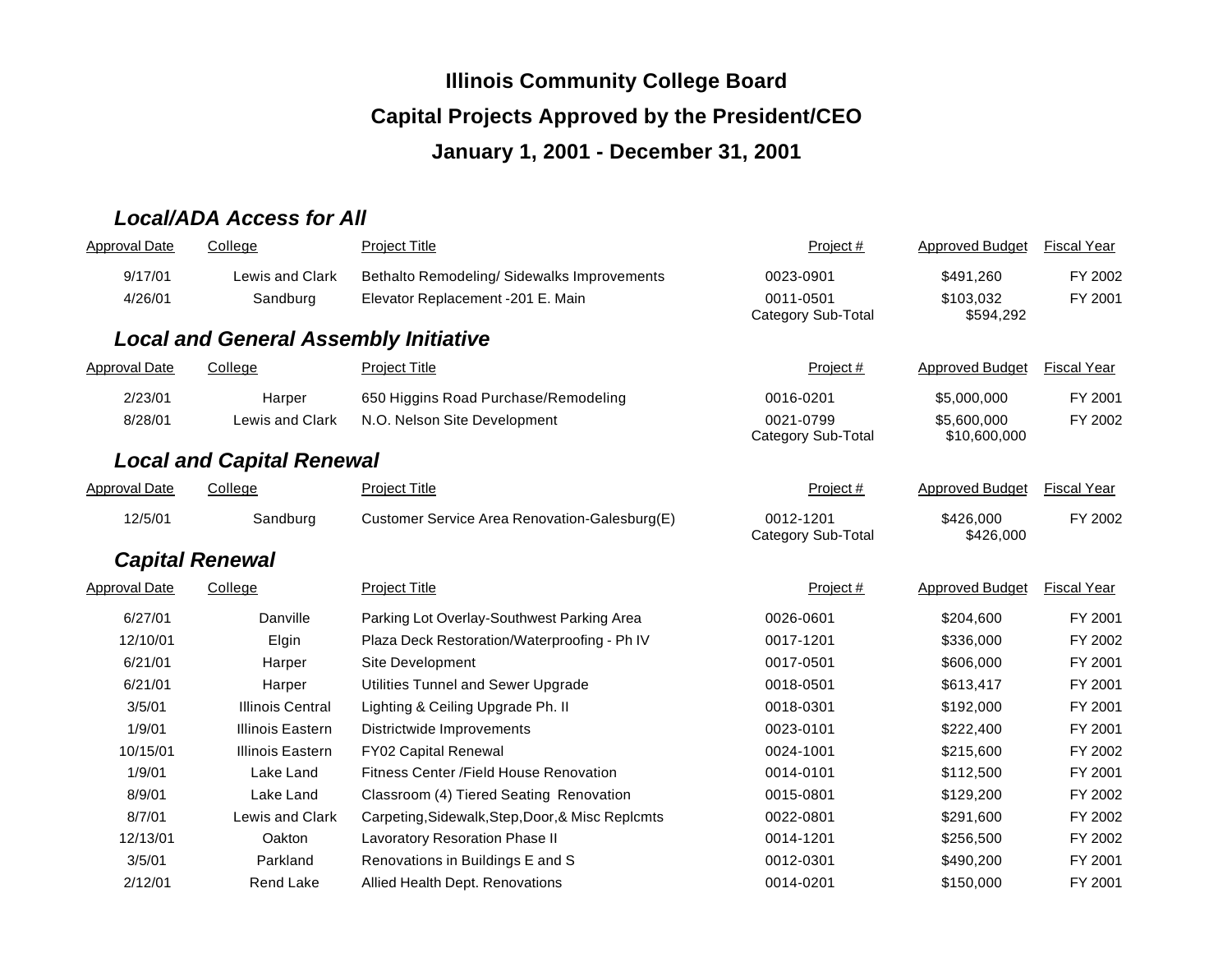| 11/28/01 | Rock Valley  | Piping Renovations at Student Center          | 0011-1101                       | \$531,000                | FY 2002 |
|----------|--------------|-----------------------------------------------|---------------------------------|--------------------------|---------|
| 1/9/01   | Southwestern | <b>Red Bud Phase IV Renovations</b>           | 0014-0101                       | \$425,500                | FY 2001 |
| 2/7/01   | Southwestern | Cafeteria/Kitchen Renovation                  | 0015-0201                       | \$417,338                | FY 2001 |
| 1/9/01   | Triton       | Roof Rehabilitation - Business Building       | 0019-0101                       | \$167.500                | FY 2001 |
| 2/28/01  | Triton       | Roof Replacement - 1708 Main St. Melrose Park | 0021-0201                       | \$174,600                | FY 2001 |
| 10/19/01 | Waubonsee    | South Parking Lot Repaving                    | 0014-1001<br>Category Sub-Total | \$250,000<br>\$5,785,955 | FY 2002 |

# *PHS Tax Levy*

| <b>Approval Date</b> | College                 | <b>Project Title</b>                          | Project # | <b>Approved Budget</b> | <b>Fiscal Year</b> |
|----------------------|-------------------------|-----------------------------------------------|-----------|------------------------|--------------------|
| 11/26/01             | <b>Black Hawk</b>       | Parking Lot & Roadway Replacments             | 1386-1101 | \$1,295,000            | FY 2002            |
| 11/20/01             | Harper                  | Sidewalk Replacement                          | 1379-1101 | \$569,748              | FY 2002            |
| 11/20/01             | Harper                  | Tuckpointing                                  | 1380-1101 | \$440,008              | FY 2002            |
| 11/20/01             | Harper                  | <b>Stair Tread Replacement</b>                | 1381-1101 | \$148,995              | FY 2002            |
| 11/20/01             | Harper                  | <b>Utility Tunnel Repairs</b>                 | 1382-1101 | \$248,325              | FY 2002            |
| 11/20/01             | Harper                  | <b>Sidewalk Repairs</b>                       | 1383-1101 | \$63,548               | FY 2002            |
| 11/20/01             | Harper                  | Roof Repairs-A, B, & C                        | 1384-1101 | \$629,996              | FY 2002            |
| 11/20/01             | Harper                  | Cafeteria Washroom Renovation                 | 1385-1101 | \$89,380               | FY 2002            |
| 7/25/01              | Heartland               | <b>Emergency Notification System</b>          | 1342-0701 | \$83,000               | FY 2002            |
| 11/7/01              | Highland                | Sidewalk Replacement/ADA Upgrade              | 1371-1101 | \$384,500              | FY 2002            |
| 11/7/01              | Highland                | Air Filtration-Auto Body Shop                 | 1372-1101 | \$212,960              | FY 2002            |
| 9/10/01              | <b>Illinois Central</b> | Asbestos Abatement - TK Building              | 1343-0901 | \$92,608               | FY 2002            |
| 9/10/01              | <b>Illinois Central</b> | Life Safety Renovations-TK Building           | 1344-0901 | \$2,039,527            | FY 2002            |
| 11/30/01             | <b>Illinois Central</b> | Roof Replacement- Perley Building             | 1397-1101 | \$162,000              | FY 2002            |
| 10/1/01              | <b>Illinois Valley</b>  | HVAC Rework for Bldgs A, B, C                 | 1345-1001 | \$325,000              | FY 2002            |
| 10/5/01              | <b>Illinois Valley</b>  | Replacement of Kewanee & Iron Fireman Boilers | 1346-1001 | \$435,000              | FY 2002            |
| 10/5/01              | <b>Illinois Valley</b>  | Replace of all A/C for Gym & Cultural Center  | 1347-1001 | \$140,000              | FY 2002            |
| 10/5/01              | <b>Illinois Valley</b>  | Air, Moisture, Infiltration/Phase V           | 1348-1001 | \$250,000              | FY 2002            |
| 12/18/01             | Joliet                  | Roof Replacements Phase I - Main Campus       | 1406-1201 | \$600,000              | FY 2002            |
| 12/18/01             | Joliet                  | <b>Lighting Improvements</b>                  | 1407-1201 | \$285,000              | FY 2002            |
| 11/29/01             | Kaskaskia               | ADA Accessibility- College Enrollment Center  | 1389-1101 | \$222,841              | FY 2002            |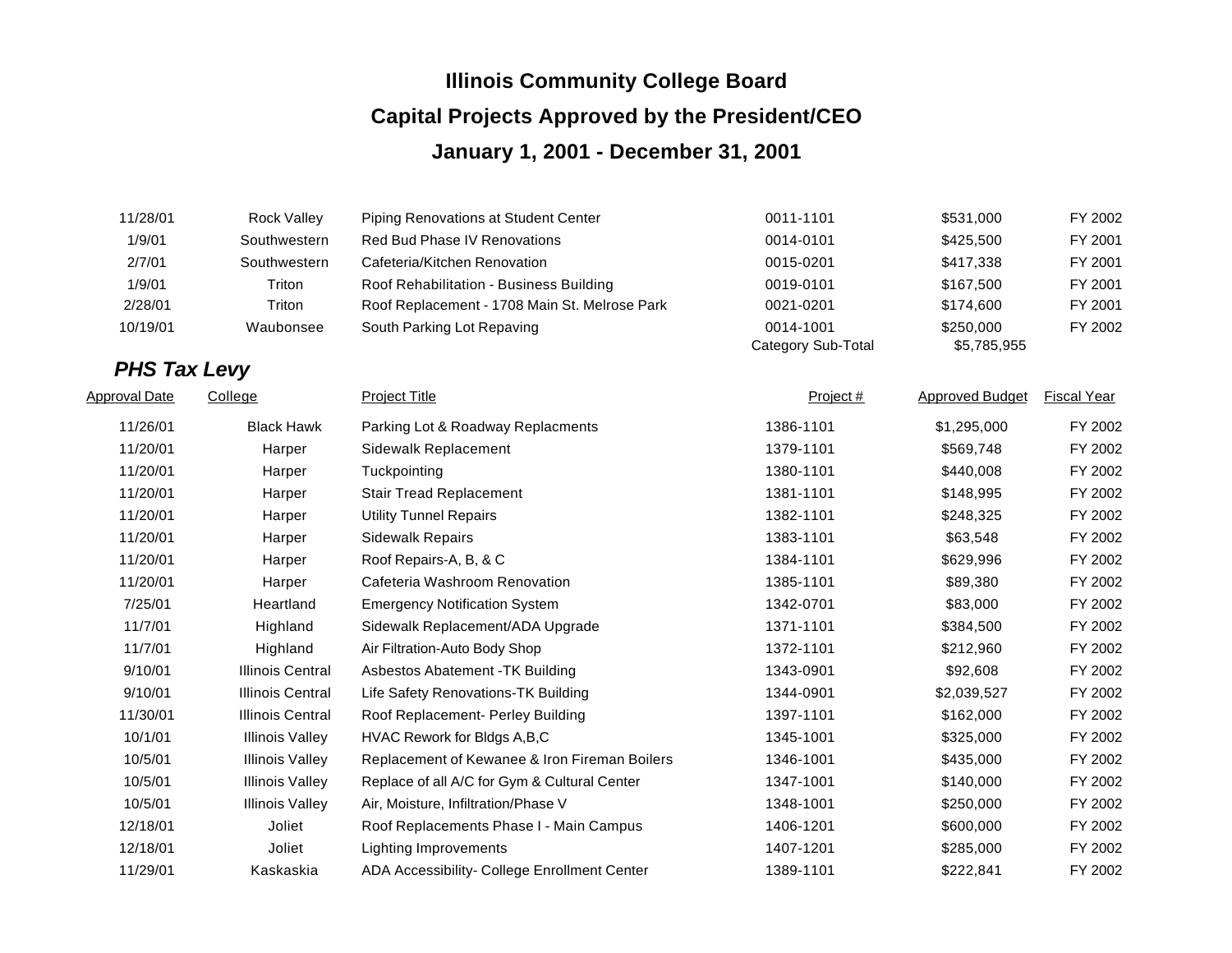| 11/29/01 | Kaskaskia          | Roof Replacement-Science/ Tech/Health/Busn    | 1390-1101 | \$113,986   | FY 2002 |
|----------|--------------------|-----------------------------------------------|-----------|-------------|---------|
| 11/29/01 | Kaskaskia          | Auditorium Lighting Upgrade                   | 1391-1101 | \$103,400   | FY 2002 |
| 12/12/01 | Lake County        | Window (exterior) Sealant Replacement         | 1401-1201 | \$560,000   | FY 2002 |
| 12/12/01 | Lake County        | Fire Suppression/Exhaust Syst/Lancers Kitchen | 1402-1201 | \$39,000    | FY 2002 |
| 12/12/01 | Lake County        | Fire & Emergency Response System Renovations  | 1403-1201 | \$113,000   | FY 2002 |
| 12/12/01 | Lake County        | Tuckpointing and Sealant Repair - A/B Wings   | 1404-1201 | \$156,000   | FY 2002 |
| 12/12/01 | Lake County        | Roof Replacement - Lakeshore South Building   | 1405-1201 | \$132,000   | FY 2002 |
| 11/6/01  | Lake Land          | Parking Lot Modifs Improvements -NE Lot/Road  | 1364-1101 | \$50,000    |         |
| 11/6/01  | Lake Land          | <b>Upgrade Library Power Sources</b>          | 1365-1101 | \$97,000    | FY 2002 |
| 11/6/01  | Lake Land          | Lighting Improvements (3 bldings and parking) | 1366-1101 | \$230,000   | FY 2002 |
| 11/6/01  | Lake Land          | Sidewalk Improvements                         | 1367-1101 | \$195,000   | FY 2002 |
| 11/6/01  | Lake Land          | <b>Boiler Replacement</b>                     | 1368-1101 | \$350,000   | FY 2002 |
| 11/7/01  | Logan              | Various PHS Projects                          | 1370-1101 | \$615,000   | FY 2002 |
| 11/27/01 | Moraine Valley     | Air Handler Replacement in Building A         | 1387-1101 | \$822,390   | FY 2002 |
| 12/27/01 | Morton             | Parking Lots, Roadways, Walkways Replacement  | 1409-1201 | \$1,000,000 | FY 2002 |
| 11/9/01  | <b>Rend Lake</b>   | <b>Theater Stage Floor Replacement</b>        | 1373-1101 | \$54,200    | FY 2002 |
| 11/9/01  | <b>Rend Lake</b>   | Sidewalk Replacement                          | 1374-1101 | \$44,312    | FY 2002 |
| 11/9/01  | <b>Rend Lake</b>   | <b>HVAC Equipment Replacement</b>             | 1375-1101 | \$41,236    | FY 2002 |
| 11/29/01 | Richland           | <b>Boiler Room Modifications</b>              | 1395-1101 | \$93,900    | FY 2002 |
| 11/29/01 | Richland           | <b>Electrical Systems Modifications</b>       | 1396-1101 | \$37,800    | FY 2002 |
| 5/29/01  | <b>Rock Valley</b> | Boiler Replacement - Main Campus              | 1340-0501 | \$1,356,700 | FY 2001 |
| 11/9/01  | <b>Rock Valley</b> | <b>ADA Renovations-Student Center</b>         | 1376-1101 | \$885,000   | FY 2002 |
| 11/9/01  | Rock Valley        | Pond Dredging                                 | 1377-1101 | \$147,500   | FY 2002 |
| 11/9/01  | <b>Rock Valley</b> | Windoe Replacement-Bell School Road Center    | 1378-1101 | \$42,480    | FY 2002 |
| 10/15/01 | Sandburg           | Dental hygiene Building Tuckpointing          | 1349-1001 | \$109,080   | FY 2002 |
| 12/10/01 | Sauk Valley        | T-1 Modifications - Local of RAMP project     | 1398-1201 | \$100,742   | FY 2002 |
| 12/10/01 | Sauk Valley        | Exterior Concrete Surface Repair Phase IV     | 1399-1201 | \$231,400   | FY 2002 |
| 12/10/01 | Sauk Valley        | <b>Cooling Towers Replacement</b>             | 1400-1201 | \$320,760   | FY 2002 |
| 11/29/01 | South Suburban     | <b>Cooling Tower Repairs</b>                  | 1392-1101 | \$127,200   | FY 2002 |
| 11/29/01 | South Suburban     | Classroom Lighting & HVAC Improvements        | 1393-1101 | \$57,600    | FY 2002 |
| 11/29/01 | South Suburban     | <b>Heating Valve Replacements</b>             | 1394-1101 | \$115,200   | FY 2002 |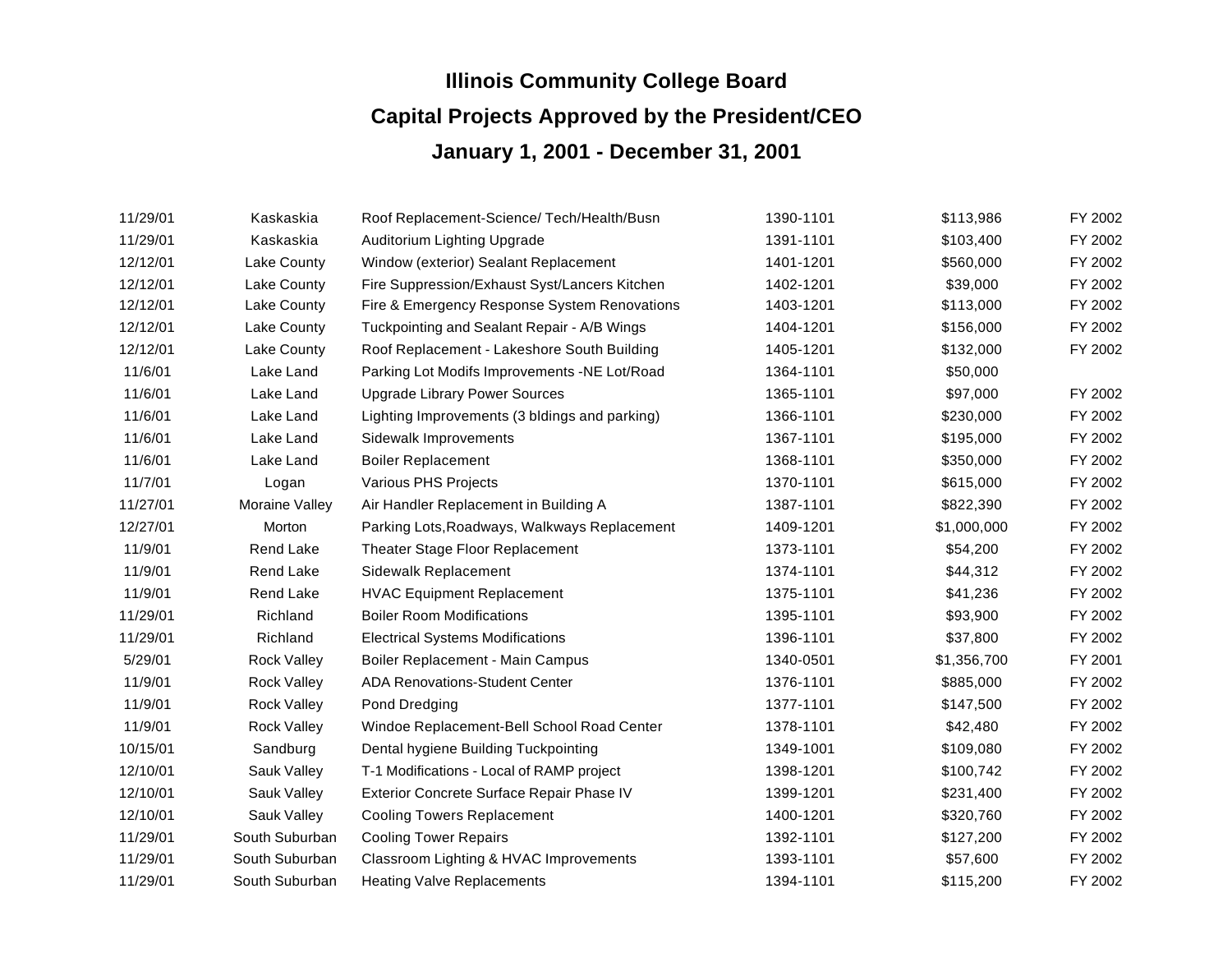| 11/5/01  | Southwestern | Electrical System Upgrade-Granite City      | 1351-1101                       | \$120,200                 | FY 2002 |
|----------|--------------|---------------------------------------------|---------------------------------|---------------------------|---------|
| 11/5/01  | Southwestern | Remove Incinerator & Replace Concrete       | 1352-1107                       | \$26,000                  | FY 2002 |
| 11/5/01  | Southwestern | Replace Ceiling/Lighting-PSOP Center        | 1353-1101                       | \$101.228                 | FY 2002 |
| 11/5/01  | Southwestern | Elevator Installation-PSOP Center           | 1354-1101                       | \$200,000                 | FY 2002 |
| 11/5/01  | Southwestern | Electrical System Modifications-PSOP Center | 1355-1101                       | \$38,400                  | FY 2002 |
| 11/5/01  | Southwestern | Handicapped Accessible Door Hardware        | 1356-1101                       | \$153,300                 | FY 2002 |
| 11/5/01  | Southwestern | Tuckpointing & Refinsh Atrium Windows       | 1357-1101                       | \$36,300                  | FY 2002 |
| 11/5/01  | Southwestern | Main Frame Room Upgrades-Belleville         | 1358-1101                       | \$70,900                  | FY 2002 |
| 11/5/01  | Southwestern | Mechanical Upgrades to Phase I-Belleville   | 1359-1101                       | \$393,300                 | FY 2002 |
| 11/5/01  | Southwestern | Repair Broken Sidewalk & Handicap Access    | 1360-1101                       | \$29,700                  | FY 2002 |
| 11/5/01  | Southwestern | <b>Toilet Room Conversion-Belleville</b>    | 1361-1101                       | \$241,900                 | FY 2002 |
| 11/5/01  | Southwestern | <b>Toilet Room Renovation-Belleville</b>    | 1362-1101                       | \$104,700                 | FY 2002 |
| 11/30/01 | Triton       | Asbestos Survey & Abatement                 | 1369-1101                       | \$300,000                 | FY 2002 |
| 12/18/01 | Waubonsee    | <b>Campus Security Upgrade</b>              | 1408-1201<br>Category Sub-Total | \$200,000<br>\$19,075,250 | FY 2002 |

# *Excess PHS*

| Approval Date | College        | <b>Project Title</b>                                | Project#                             | <b>Approved Budget</b> | <b>Fiscal Year</b> |
|---------------|----------------|-----------------------------------------------------|--------------------------------------|------------------------|--------------------|
| 11/1/01       | Lincoln Land   | <b>Bleacher- Code Modifications</b>                 | 1363-1101                            | \$33,700               | FY 2002            |
| 11/28/01      | Moraine Valley | <b>Campus Security Phase III</b>                    | 1388-1101                            | \$186,000              | FY 2002            |
| 8/28/01       | Sandburg       | Roof Replacement at Galesburg Building              | 1341-0801                            | \$59,288               | FY 2002            |
| 10/31/01      | Southwestern   | <b>HVAC Renovations-Computer Room at Belleville</b> | 1350-1001<br>Category Sub-Total      | \$75.500<br>\$354,488  | FY 2002            |
|               |                |                                                     | <b>Grand Total Approved Projects</b> | \$51,049,112           |                    |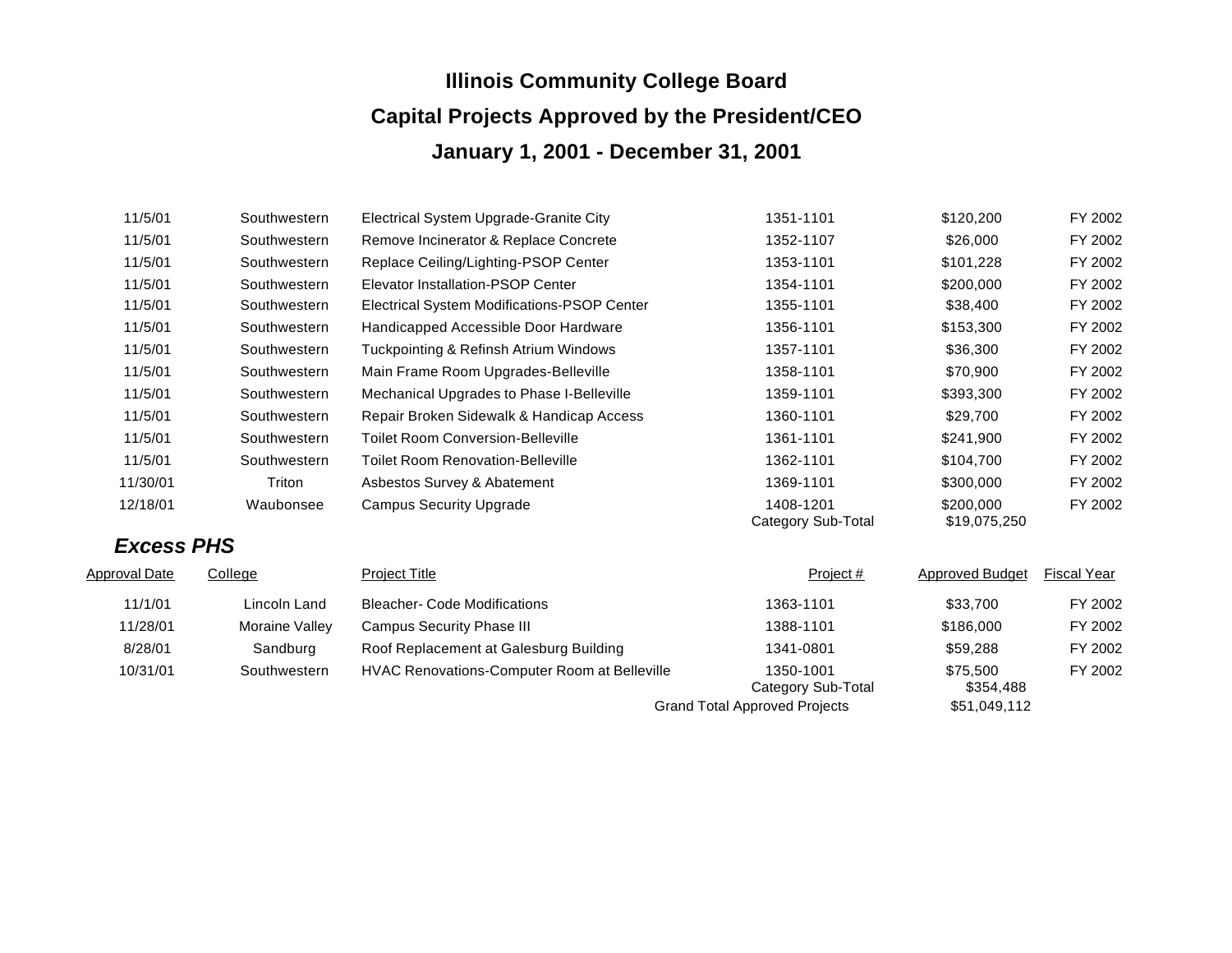#### Illinois Community College Board

#### **STUDENT ENROLLMENTS AND COMPLETIONS IN THE ILLINOIS COMMUNITY COLLEGE SYSTEM - FISCAL YEAR 2001**

The externally attached annual report on student enrollments and completions in the Illinois Community College Systemis based onfiscalyear 2001 data forstudents as provided by the colleges at the close of the fiscal year. For comparison with past enrollments and completions, summary data for the four previous fiscal years (1997-2001) are also presented. Detailed tables comparing fiscal year 2000 and fiscal year 2001 credit headcount, full-time equivalent (FTE) enrollments, and graduates by college are included. In this year's report, for the third time selected percentage information on the characteristics of students participating in noncredit courses are also furnished. The following background material includes highlights from the report.

**BACKGROUND.** Annual student enrollment and completion (A1) data are reported for all students who are officially enrolled at the college in credit coursework at any time during the fiscal year. An A1 record is also submitted for students who graduate but are not officially enrolled during the fiscal year. As in last year's report, completions are reported only for collegiate-level programs. Advancements in adult education and English as a Second Language programs are excluded but will be provided in the 2002 editionof *Data and Characteristics of the Illinois Public Community College System*. Noncredit student information is not a part of the A1 database. Fiscal year 2001 is the third year that community colleges have submitted annual noncredit course enrollment data (N1) on an individual student basis to supply both demographic and course specific information on the wide range of noncredit instruction the colleges provide. As with any new data collection initiative of this magnitude, one can expect a transition period where gradual improvements are made to the process of gathering and reporting the array of requested information. Previously, between fiscal years 1994 and 1998, only aggregate noncredit enrollment data were gathered through the use of a yearly survey. During the transitionperiod for noncredit students bothdetailed data (N1) and aggregate data (paper survey) are being gathered.

#### **Overview of Student Enrollments**

- < The Illinois Community College System recorded a total of 979,585 students in credit and noncredit courses in fiscal year 2001, a decrease of 2.8 percent since fiscal year 2000.
- < Credit-generatingstudentsaccountedforjust overtwo-thirds(68.0 percent)ofthe overall fiscal year 2001 headcount.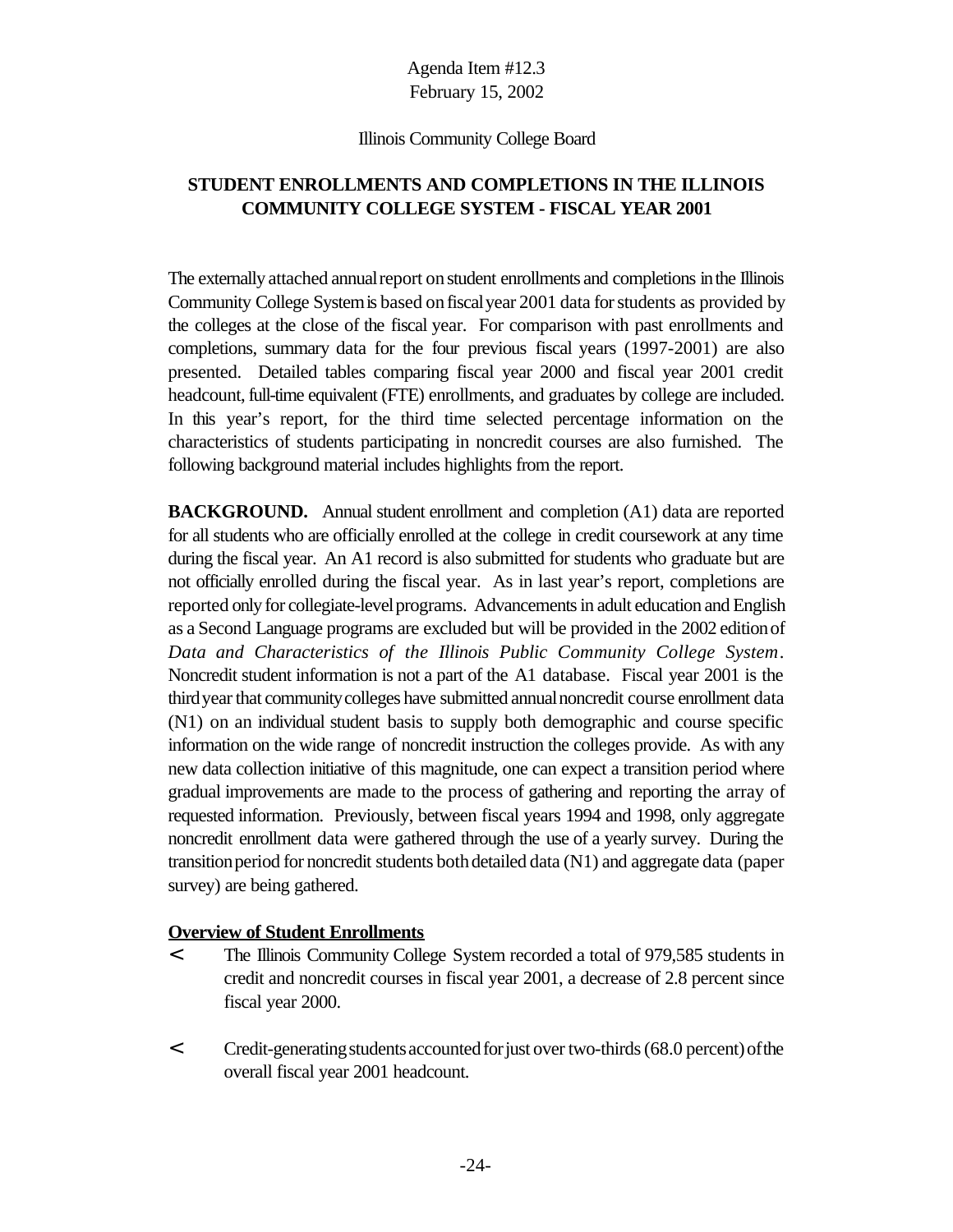- < During fiscal year 2001, the 48 public community colleges in Illinois enrolled 666,491 students in instructional credit courses. This is a very slight decrease of 0.3 percent fromthe previous year. The full-time equivalent (FTE) enrollment was 226,735, an increase of 4.3 percent since fiscal year 2000.
- < Statewide, 32,371 noncredit course sections were conducted during fiscal year 2001.
- < From fiscal year 2000 to fiscal year 2001, the number of individuals receiving instruction through noncredit course offerings decreased 7.7 percent to 313,094 students.
- < Statewide, 36,764 students ofthe 979,585, enrolled in both credit and noncredit courses during fiscal year 2001 (A1 and N1). While there is some overlap, these data suggest that credit and noncredit courses are meeting largely different student and community needs.

**Credit Enrollments**. Students enrolled in courses that are eligible for state credit hour reimbursement grants include baccalaureate/transfer, occupational, vocational skills, remedial/developmental, adult basic education, adult secondaryeducation, and English as a Second Language. These courses must meet state standards as defined by the ICCB.

- < Females comprised 55.3 percent of the fiscal year 2001 student population enrolled in credit-generating programs.
- < Minority (nonwhite) students accounted for 35.3 percent of the credit students enrolled, almost 1 percent (0.9) more thanin2000. Black student representation dropped slightly from the previous year and was at its lowest (13.9 percent) in the past five years. Participation by Hispanic students increased by more than 9 percent. Asian student participation was unchanged, while foreign/nonresident alien participation was down substantially (32.0 percent).
- < The median age of credit-generating students was 26.8 during fiscal year 2001, slightly younger than the previous year. Likewise, the average age decreased slightly to 31.6 years.
- < Baccalaureate/transfer remained the largest credit instructional program area enrolling 34.9 percent of fiscal year 2001 Illinois Community College System students. Enrollments in baccalaureate/transfer programs increased 2.6 percent from last year.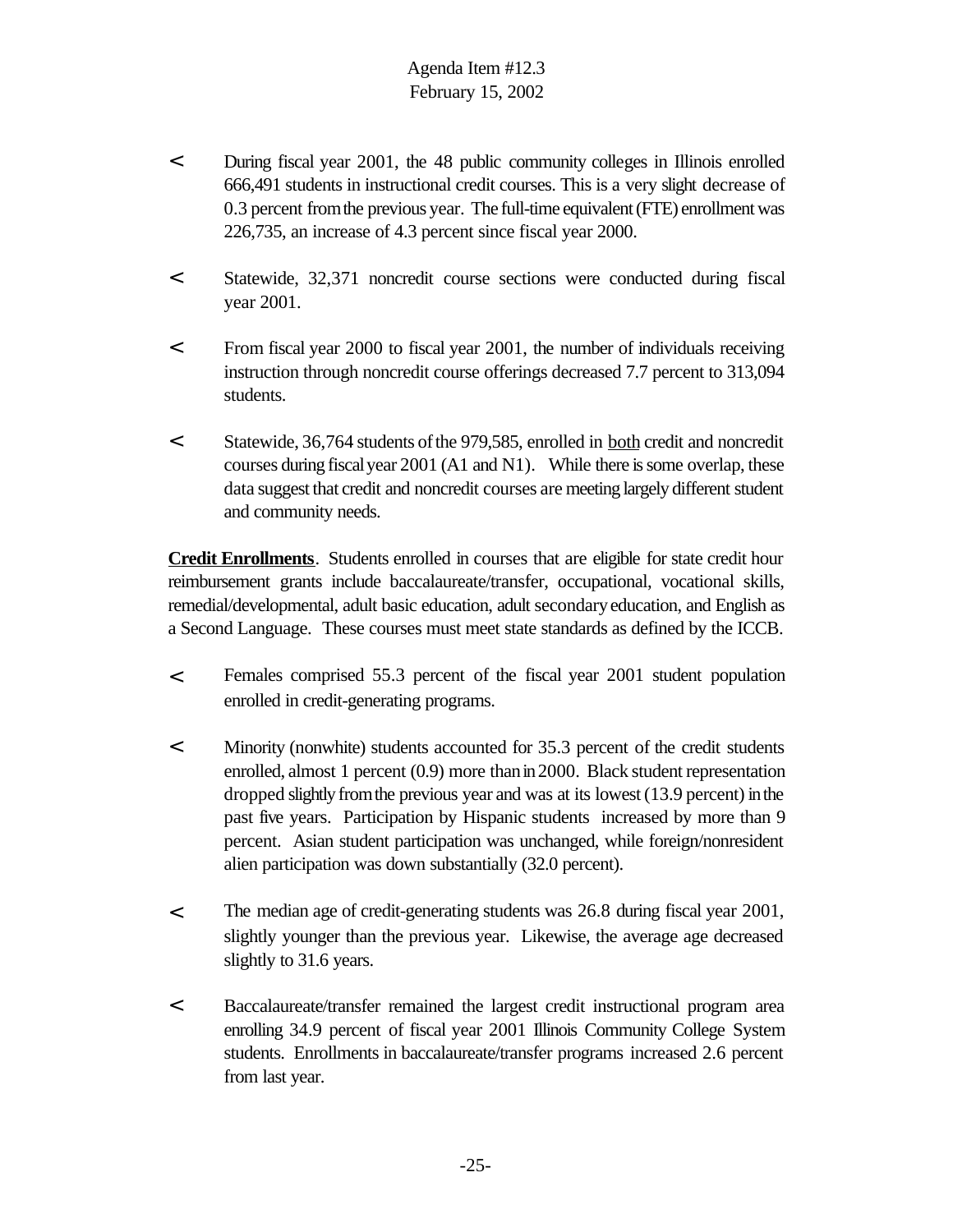- < Statewide,occupationalcredit programenrollments accounted formore thanonequarter of all credit students (26.7 percent). Enrollments inoccupational programs increased 0.8 percent from the previous year.
- < Although 34.9 percent of the fiscal year 2001 credit student population was enrolled in the baccalaureate/transfer area, only 26.3 percent of all students indicated an intent to transfer.
- < Students enrolled in adult education courses in community colleges comprised 19.8 percent of the credit generating students. Enrollment in adult education increased by 6.6 percent over fiscal year 2000.
- < Of the students in adult education, nearly 58 percent were enrolled in English as a Second Language (ESL) courses. In fiscal year 2000, only 54.8 percent of community college adult education enrollees were involved in ESL.
- < More thanone-half(56.7 percent) ofthe fiscal year 2001 credit students enrolled in Illinois community colleges indicated that they were not pursuing a degree, but attending only to complete one or several courses. Participationincollege witha focus on taking coursesinstead of degree or certificate completion decreased by 0.4 percent over last year.
- < About three out of four credit students attended on a part-time basis during both the fall (73.2 percent) and spring (75.3 percent) semesters in fiscal year 2001.
- < Over 17 percent of the credit-generating students are known to already have earned some type of college certificate or degree. This includes 34,351 who earned a bachelors degree or higher which is an increase of 436 over last year.
- < Illinois community college students were enrolled in 6,585,336 credit hours throughout fiscal year 2001 and earned over 73 percent of those hours.
- < Accumulated credit hours were available for 65.5 percent of the fiscal year 2001 student population. Of that percentage, 32.2 percent had accumulated 30 or more college-level hours (sophomore level).
- < Cumulative grade point average data was reported for 60.8 percent of the fiscal year 2001 students. Over 46 percent (46.6) held an A-B average.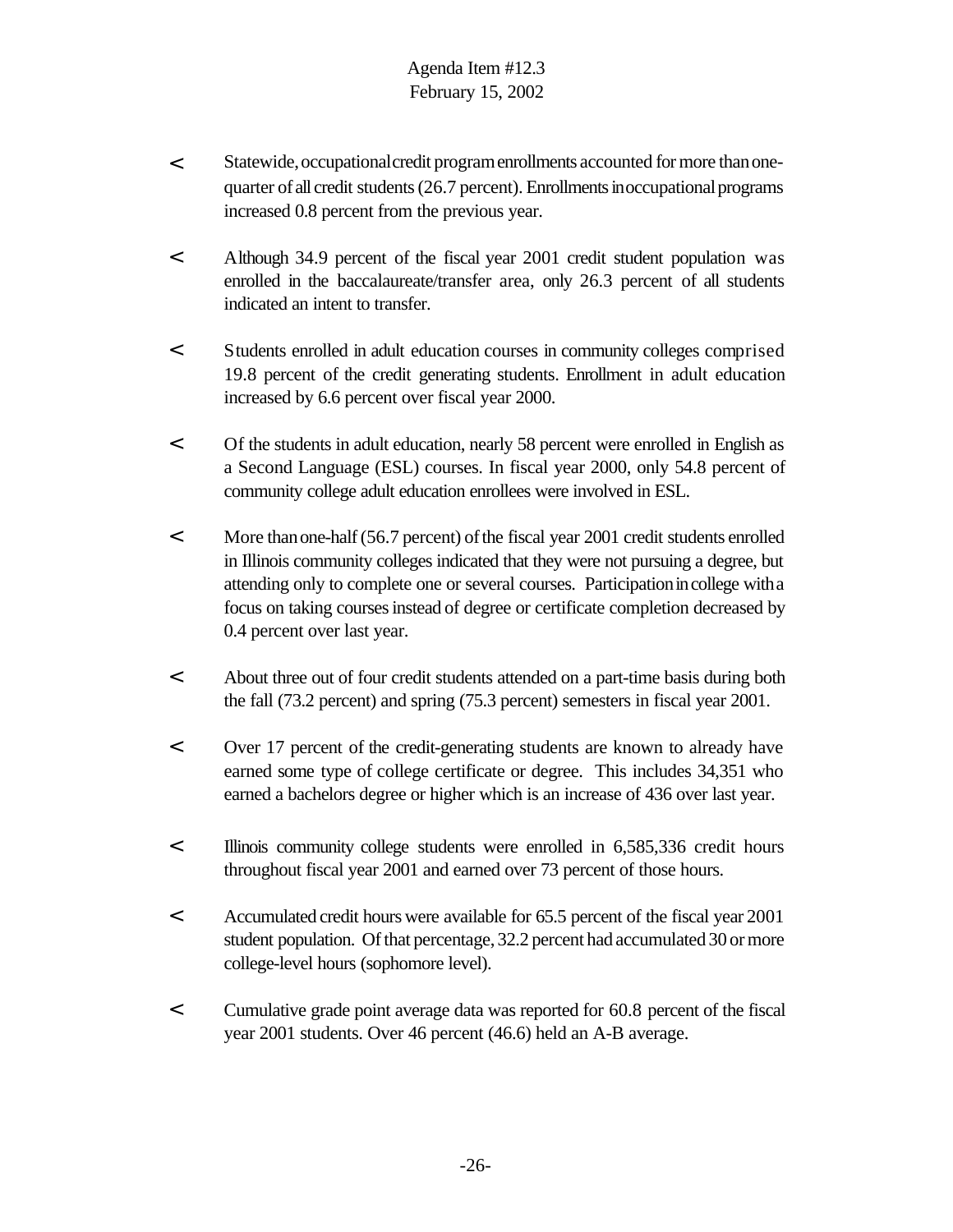**Noncredit Enrollments**. Students enrolled in courses not eligible for state credit hour reimbursement grants and include those designed for and funded by special groups such as a specific business or industry orthose offered forsocialand personaldevelopment for the general public. Noncredit course enrollment figures in the report for fiscalyear 2001 are the higher value of information generated by the Noncredit Course Enrollment Data submission (N1) or the Annual Noncredit Enrollment Survey. The collection of noncredit individual student data submission (N1) continues to evolve and is expected to become increasingly complete in the future.

- < Fiscal year 2001 unduplicated noncredit headcount decreased 7.7 percent over last year. Similarly, the duplicated headcount or "seatcount" was 11.7 percent lower than the previous year. The increasingly stringent data collection requirements may be contributing to these decreases.
- < Female students accounted for 57.0 percent of 2001 noncredit enrollments for which gender data were reported.
- < Minority students accounted for just over one-quarter of the individuals enrolled in noncredit programs who supplied racial/ethnic data.
- < Nearly one-half of the noncredit students were 40 years of age or above.
- < Nearly 50 percent of the noncredit offerings were in the personal and social development category of activity. Nearly 35 percent of the noncredit coursework were dedicated to developing workplace skills: professional/ vocational (23.6 percent) and business and industry contractual training (11.1 percent).
- < Across all categories ofactivity, eight programs (two-digit CIP) had over 10,000 noncredit students enrolled. These eight program areas accounted for approximately 81 percent of the students enrolled in noncredit courses where CIP data were reported. Nearly one-third of these enrollments are in work- related programs: business management (16.8 percent), transportation workers (6.2 percent), computer information systems (4.2 percent), and health professions (3.8 percent).
- < Instructional site information shows that 57.6 percent of the noncredit courses offered in 2001 were held on main college campuses.

**Student Completions**. Students who graduated/completed the requirements of degree and/or certificate programs.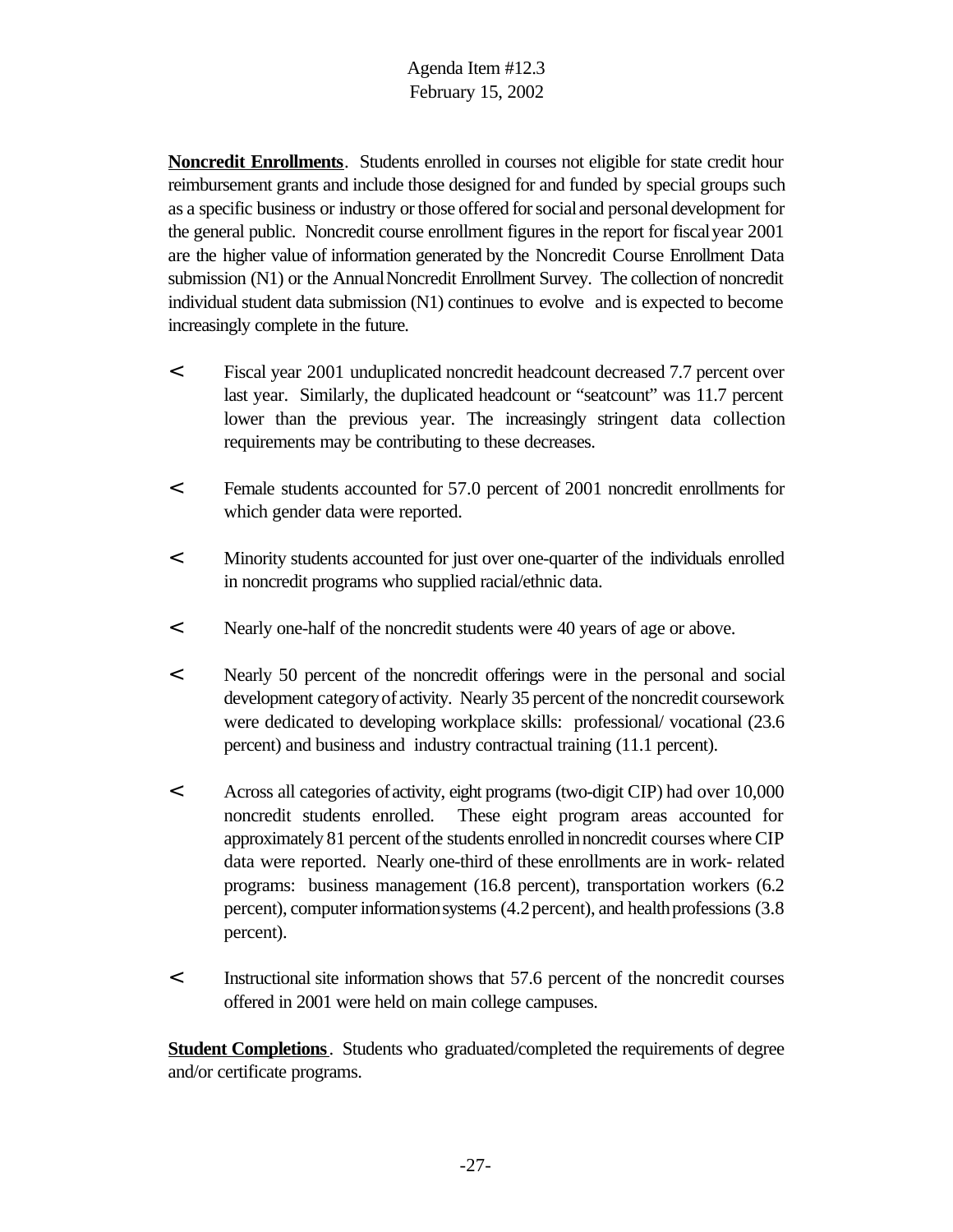- < Collegiate-level degrees and certificates were awarded to 38,420 students at Illinois community colleges in fiscal year 2001, 10.4 percent more than in fiscal year 2000.
- < Nearly 12,900 baccalaureate/transfer degrees were earned during the fiscal year. This was unchanged from a year ago. Baccalaureate/transfer degrees accounted for 33.4 percent of all completions.
- < Approximately 64 percent of allfiscalyear2001collegiatedegreesand certificates were earned through completion of occupational programs.
- < Students successfully completed nearly 24,633 occupational degrees and certificates in Illinois community colleges during fiscal year 2001, an 18.0 percent increase from the previous year.
- < Thirty-four percent of the occupational degrees and certificates awarded in fiscal year 2001 were associate in applied science degrees.
- < Females accounted for 58.3 percent of all completions during fiscal year 2001. A similar proportion was reflected in the baccalaureate/transfer and occupational program areas.
- < The largest number (5,569) of male completers of a specific degree or certificate was in the category of occupational certificates of less than one year program. However, the majority of those receiving these certificates (51.1 percent) were female.
- < Although small in number (92), the Associate in Engineering Science program had the highest proportion of male graduates (92.4 percent).
- < Minority students earned 29.3 percent of the collegiate-level degrees and certificates granted in the Illinois Community College System during fiscal year 2001. Black students achieved 16.0 percent, Hispanic students earned 7.1 percent, and Asians earned 5.1 percent of the degree and certificates.
- < Minorities accounted for 16.3 percent of the total baccalaureate/transfer degree recipients. Black students accounted for 7.2 percent, 5.6 percent were Hispanic, and 2.7 percent were of Asian origin.
- < A larger number of minority graduates was found in the occupational area (8,6791) than in the baccalaureate/transfer area (1,463).
- < Among the largestminority groups, Black students completed more thantwice as many collegiate-level programs than Hispanic students.